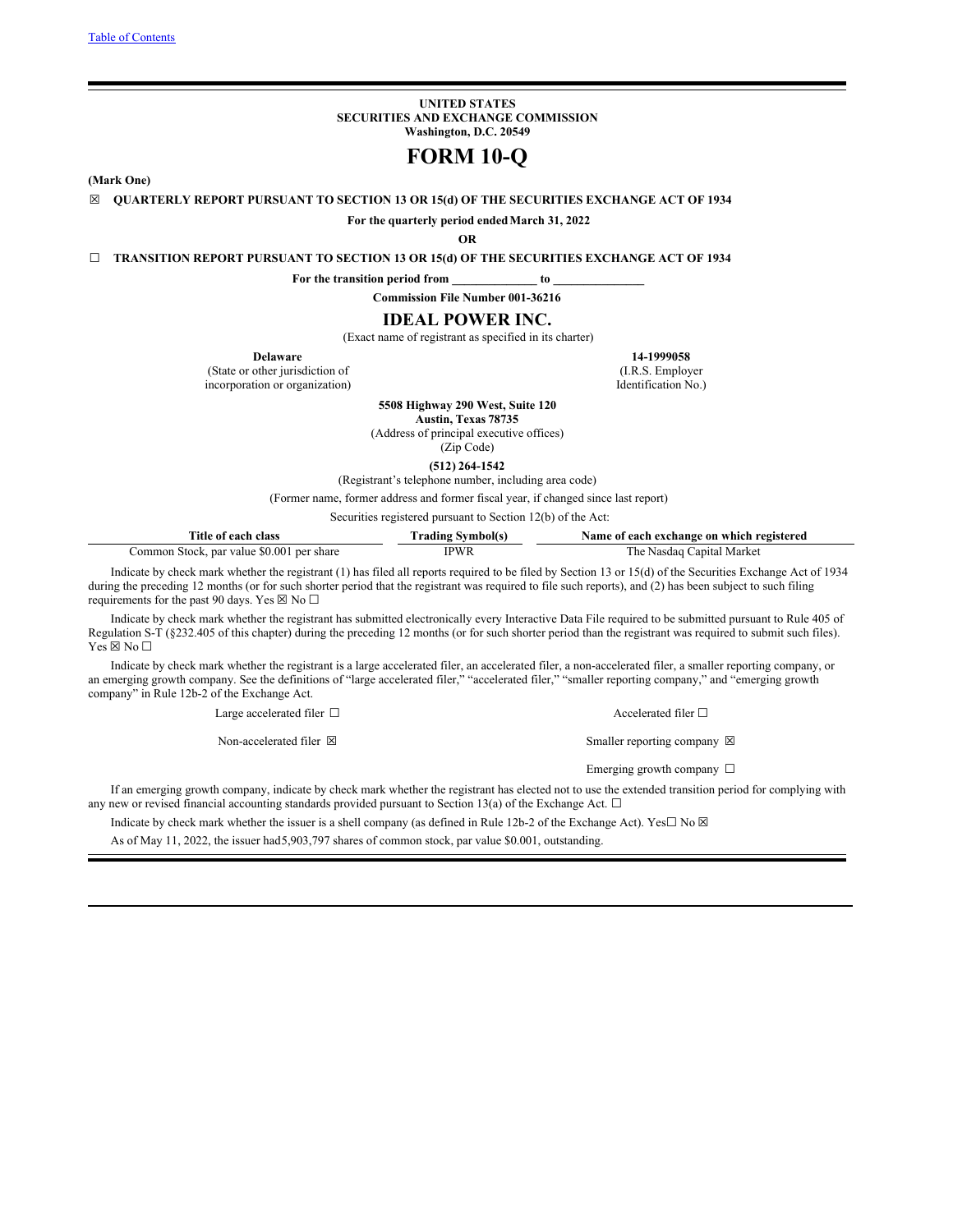## **TABLE OF CONTENTS**

| <b>PART I</b>     | <b>FINANCIAL INFORMATION</b>                                                          | $\overline{3}$ |
|-------------------|---------------------------------------------------------------------------------------|----------------|
| Item 1.           | <b>Unaudited Condensed Financial Statements</b>                                       | 3              |
|                   | Balance Sheets at March 31, 2022 and December 31, 2021                                | 3              |
|                   | Statements of Operations for the three months ended March 31, 2022 and 2021           | 4              |
|                   | Statements of Cash Flows for the three months ended March 31, 2022 and 2021           | 5              |
|                   | Statements of Stockholders' Equity for the three months ended March 31, 2022 and 2021 | 6              |
|                   | <b>Notes to Unaudited Financial Statements</b>                                        | $\overline{7}$ |
| Item 2.           | Management's Discussion and Analysis of Financial Condition and Results of Operations | 13             |
| Item 3.           | Quantitative and Qualitative Disclosures About Market Risk                            | 15             |
| Item 4.           | <b>Controls and Procedures</b>                                                        | 16             |
| <b>PART II</b>    | <b>OTHER INFORMATION</b>                                                              | 17             |
| Item 1.           | <b>Legal Proceedings</b>                                                              | 17             |
| Item 1A.          | <b>Risk Factors</b>                                                                   | 17             |
| Item 2.           | Unregistered Sales of Equity Securities and Use of Proceeds                           | 17             |
| Item 3.           | <b>Defaults Upon Senior Securities</b>                                                | 17             |
| Item 4.           | <b>Mine Safety Disclosures</b>                                                        | 17             |
| Item 5.           | <b>Other Information</b>                                                              | 17             |
| Item 6.           | <b>Exhibits</b>                                                                       | 18             |
|                   |                                                                                       |                |
| <b>SIGNATURES</b> |                                                                                       | 19             |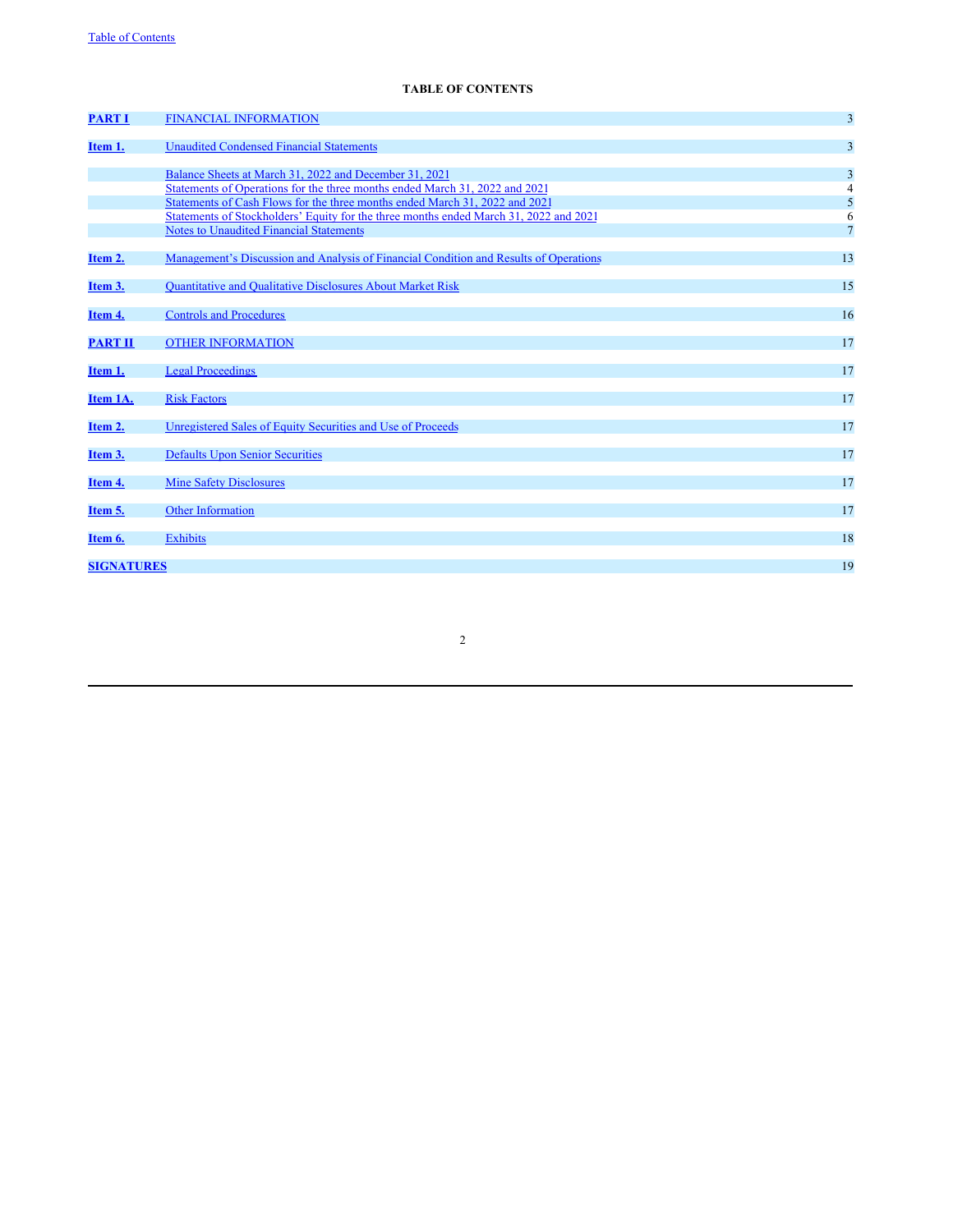## **PART I-FINANCIAL INFORMATION**

## **ITEM 1. CONDENSED FINANCIAL STATEMENTS**

## **IDEAL POWER INC. Balance Sheets (unaudited)**

|                                                                                                             |              | March 31,<br>2022 | December 31,<br>2021 |              |  |
|-------------------------------------------------------------------------------------------------------------|--------------|-------------------|----------------------|--------------|--|
| <b>ASSETS</b>                                                                                               |              |                   |                      |              |  |
| Current assets:                                                                                             |              |                   |                      |              |  |
| Cash and cash equivalents                                                                                   | $\mathbb{S}$ | 21,725,410        | $\mathbb{S}$         | 23,170,149   |  |
| Accounts receivable, net                                                                                    |              | 262,137           |                      | 233,262      |  |
| Prepayments and other current assets                                                                        |              | 120,906           |                      | 43,900       |  |
| Total current assets                                                                                        |              | 22,108,453        |                      | 23,447,311   |  |
|                                                                                                             |              |                   |                      |              |  |
| Property and equipment, net                                                                                 |              | 59,811            |                      | 56,158       |  |
| Intangible assets, net                                                                                      |              | 2,035,423         |                      | 2,055,650    |  |
| Right of use asset                                                                                          |              | 292,887           |                      | 307,172      |  |
| Other assets                                                                                                |              | 11,189            |                      | 11,189       |  |
| Total assets                                                                                                | \$           | 24,507,763        | \$                   | 25,877,480   |  |
|                                                                                                             |              |                   |                      |              |  |
| <b>LIABILITIES AND STOCKHOLDERS' EQUITY</b>                                                                 |              |                   |                      |              |  |
| Current liabilities:                                                                                        |              |                   |                      |              |  |
| Accounts payable                                                                                            | \$           | 380,033           | $\mathbb{S}$         | 130,500      |  |
| Accrued expenses                                                                                            |              | 315,785           |                      | 353,507      |  |
| Current portion of lease liability                                                                          |              | 60,265            |                      | 58,864       |  |
| Total current liabilities                                                                                   |              | 756,083           |                      | 542,871      |  |
| Long-term lease liability                                                                                   |              | 252,092           |                      | 267,584      |  |
| Other long-term liabilities                                                                                 |              | 922,439           |                      | 917,100      |  |
| <b>Total liabilities</b>                                                                                    |              | 1.930.614         |                      | 1,727,555    |  |
| Commitments and contingencies (Note 5)                                                                      |              |                   |                      |              |  |
|                                                                                                             |              |                   |                      |              |  |
| Stockholders' equity:                                                                                       |              |                   |                      |              |  |
| Common stock, \$0.001 par value; 50,000,000 shares authorized; 5,905,118 shares issued and 5,903,797 shares |              |                   |                      |              |  |
| outstanding at March 31, 2022 and 5,893,767 shares issued and 5,892,446 shares outstanding at               |              |                   |                      |              |  |
| December 31, 2021                                                                                           |              | 5,905             |                      | 5,894        |  |
| Additional paid-in capital                                                                                  |              | 104,395,175       |                      | 104,063,321  |  |
| Treasury stock, at cost, 1,321 shares at March 31, 2022 and December 31, 2021                               |              | (13,210)          |                      | (13,210)     |  |
| Accumulated deficit                                                                                         |              | (81, 810, 721)    |                      | (79,906,080) |  |
| Total stockholders' equity                                                                                  |              | 22,577,149        |                      | 24,149,925   |  |
| Total liabilities and stockholders' equity                                                                  | $\mathbf S$  | 24,507,763        | $\mathbb{S}$         | 25,877,480   |  |

The accompanying notes are an integral part of these condensed financial statements.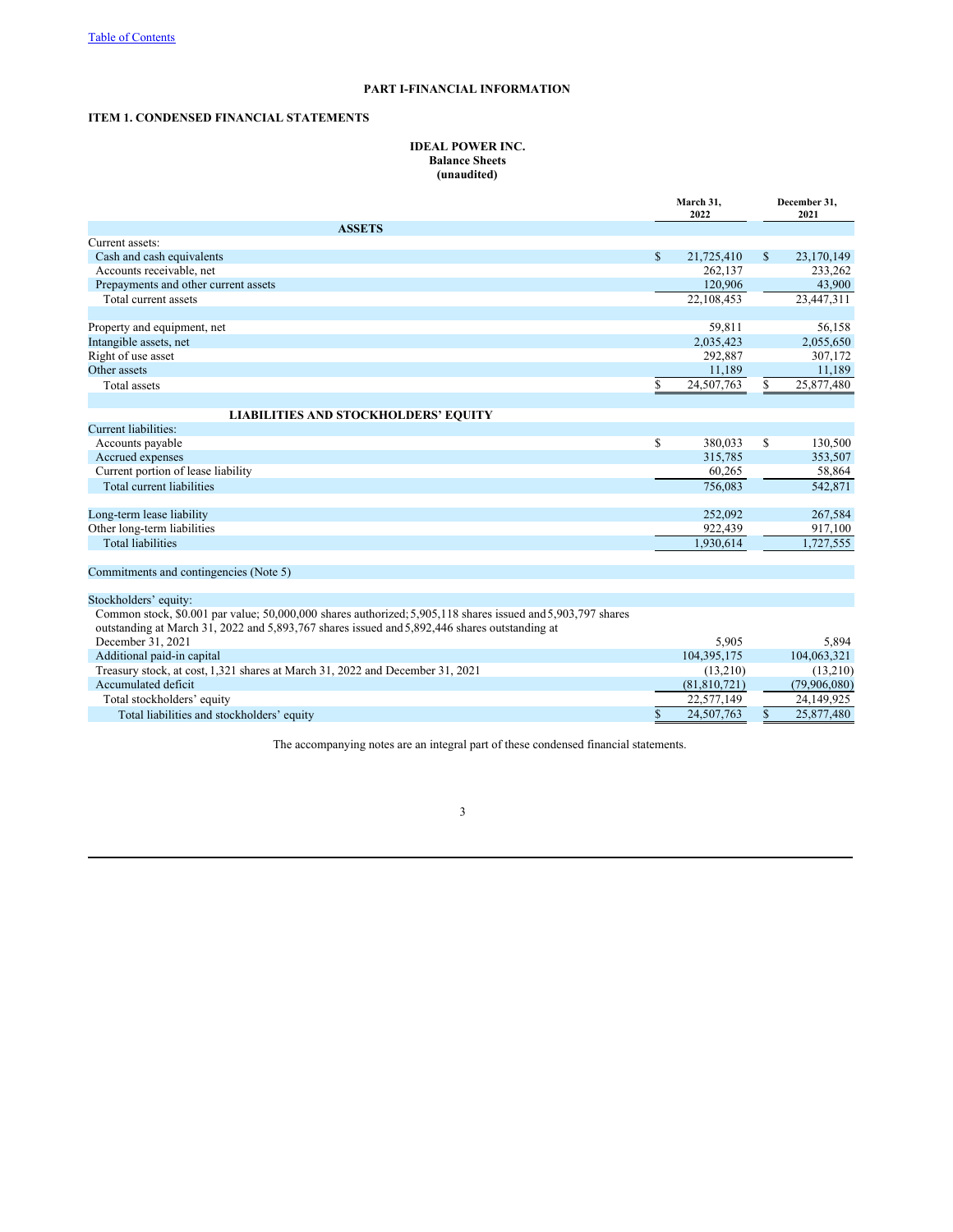## **IDEAL POWER INC. Statements of Operations (unaudited)**

| <b>Three Months Ended</b><br>March 31, |             |                        |            |
|----------------------------------------|-------------|------------------------|------------|
|                                        | 2022        |                        | 2021       |
| S.                                     | 125,008     | $\mathbf{s}$           | 242,061    |
|                                        | 125,008     |                        | 242,061    |
|                                        |             |                        |            |
|                                        |             |                        |            |
|                                        |             |                        |            |
|                                        | 828,547     |                        | 260,880    |
|                                        | 852,949     |                        | 600,686    |
|                                        | 219,429     |                        | 62,578     |
|                                        | 1,900,925   |                        | 924,144    |
|                                        |             |                        |            |
|                                        | (1,900,925) |                        | (924, 144) |
|                                        |             |                        |            |
|                                        |             |                        | (6)        |
|                                        |             |                        |            |
|                                        |             | S                      | (924, 150) |
|                                        |             |                        |            |
|                                        | (0.31)      |                        | (0.17)     |
|                                        |             |                        |            |
|                                        | 6,155,352   |                        | 5,344,025  |
|                                        |             | (3,716)<br>(1,904,641) |            |

The accompanying notes are an integral part of these condensed financial statements.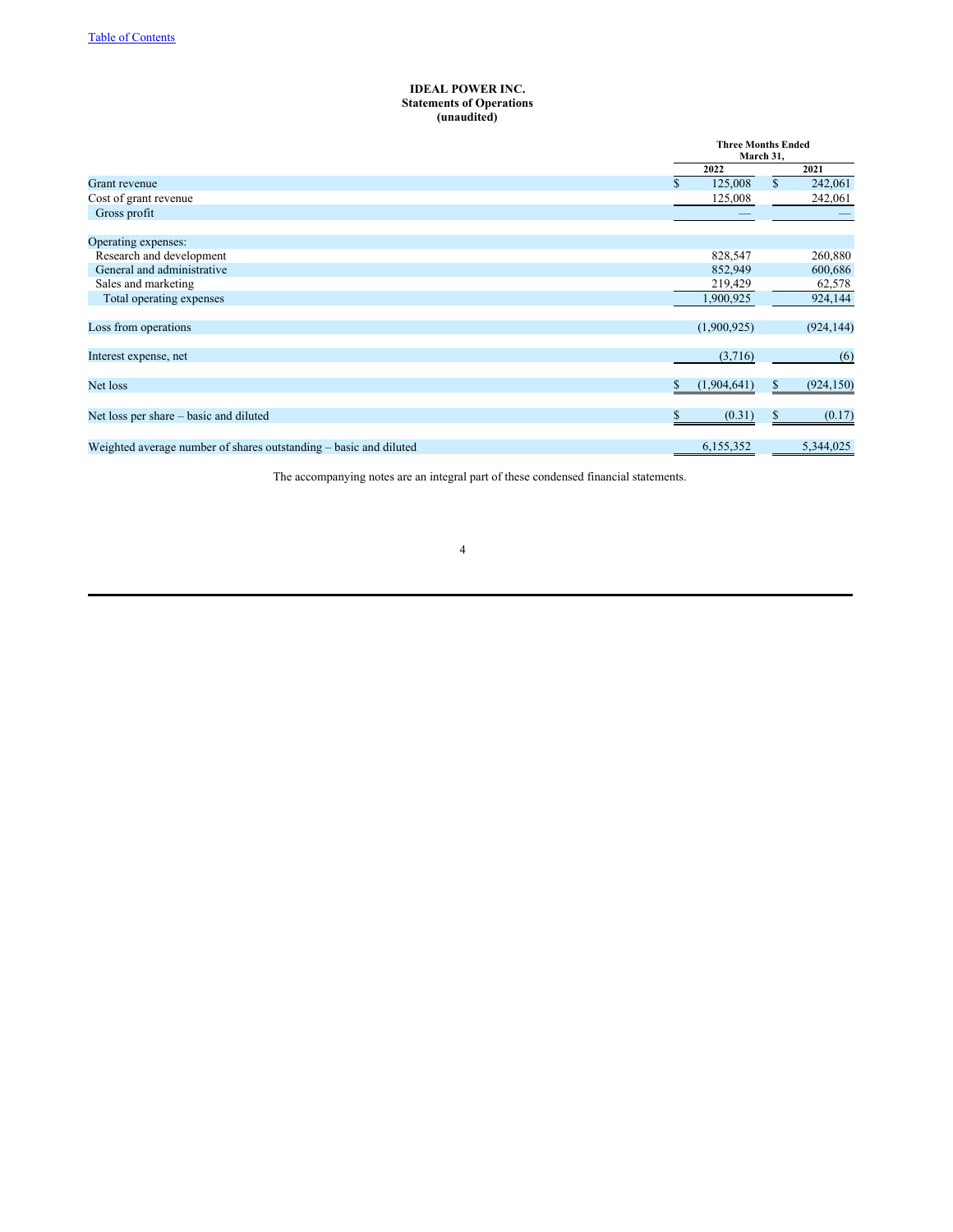## **IDEAL POWER INC. Statements of Cash Flows (unaudited)**

|                                                                             | <b>Three Months Ended</b><br>March 31. |    |            |
|-----------------------------------------------------------------------------|----------------------------------------|----|------------|
|                                                                             | 2022                                   |    | 2021       |
| Cash flows from operating activities:                                       |                                        |    |            |
| Net loss                                                                    | \$<br>(1,904,641)                      | S. | (924, 150) |
| Adjustments to reconcile net loss to net cash used in operating activities: |                                        |    |            |
| Depreciation and amortization                                               | 44,190                                 |    | 29,515     |
| Stock-based compensation                                                    | 231,765                                |    | 61,933     |
| Stock issued for services                                                   | 100,100                                |    | 68,680     |
| Decrease (increase) in operating assets:                                    |                                        |    |            |
| Accounts receivable                                                         | (28, 875)                              |    | 44,400     |
| Prepaid expenses and other assets                                           | (62, 721)                              |    | (17,715)   |
| Increase (decrease) in operating liabilities:                               |                                        |    |            |
| Accounts payable                                                            | 249,533                                |    | 5,306      |
| Accrued expenses                                                            | (46, 474)                              |    | (111,306)  |
| Net cash used in operating activities                                       | (1,417,123)                            |    | (843, 337) |
| Cash flows from investing activities:                                       |                                        |    |            |
| Purchase of property and equipment                                          | (11, 031)                              |    | (1, 462)   |
| Acquisition of intangible assets                                            | (16, 585)                              |    | (29, 275)  |
| Net cash used in investing activities                                       | (27, 616)                              |    | (30, 737)  |
| Cash flows from financing activities:                                       |                                        |    |            |
| Net proceeds from issuance of common stock                                  |                                        |    | 21,204,609 |
| Exercise of options and warrants                                            |                                        |    | 3,301,226  |
| Net cash provided by financing activities                                   |                                        |    | 24,505,835 |
|                                                                             |                                        |    |            |
| Net increase (decrease) in cash and cash equivalents                        | (1,444,739)                            |    | 23,631,761 |
| Cash and cash equivalents at beginning of period                            | 23,170,149                             |    | 3,157,256  |
| Cash and cash equivalents at end of period                                  | \$<br>21,725,410                       | \$ | 26,789,017 |

The accompanying notes are an integral part of these condensed financial statements.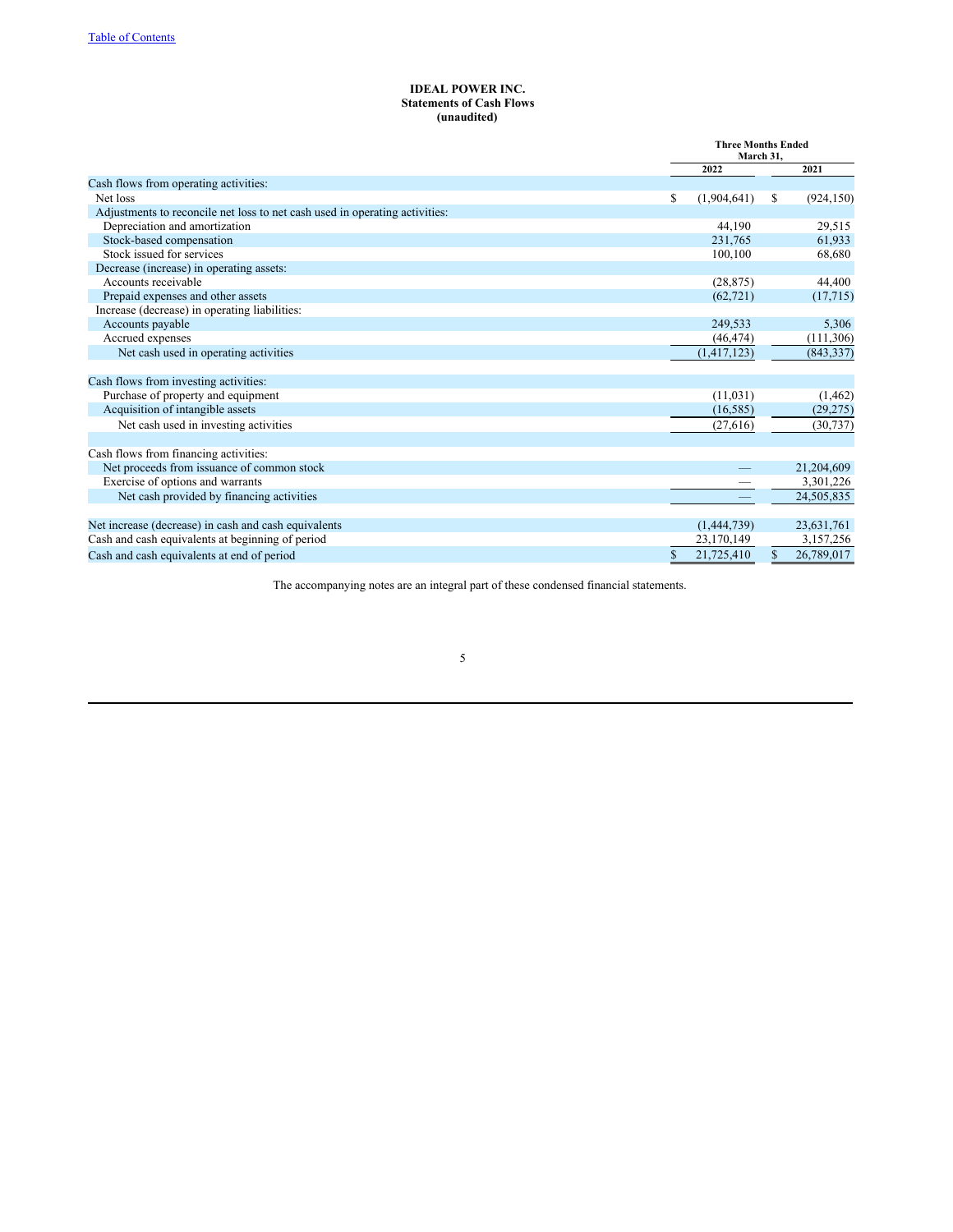## **IDEAL POWER INC. Statements of Stockholders' Equity For the Three Months Ended March 31, 2022 and 2021 (unaudited)**

|                                           | <b>Common Stock</b> |    |        | <b>Additional</b><br>Paid-In | <b>Treasury Stock</b> |        |          | Accumulated      | <b>Total</b><br>Stockholders' |  |  |         |        |
|-------------------------------------------|---------------------|----|--------|------------------------------|-----------------------|--------|----------|------------------|-------------------------------|--|--|---------|--------|
|                                           | <b>Shares</b>       |    | Amount | Capital                      | <b>Shares</b>         | Amount |          |                  |                               |  |  | Deficit | Equity |
| Balances at December 31, 2020             | 3,265,740           |    | 3,266  | 78,974,964<br>\$.            | 1,321                 | S.     | (13,210) | \$(75, 135, 811) | 3,829,209<br>S.               |  |  |         |        |
| Issuance of shares of common stock in     |                     |    |        |                              |                       |        |          |                  |                               |  |  |         |        |
| public offering                           | 1,352,975           |    | 1,353  | 21,203,256                   |                       |        |          |                  | 21,204,609                    |  |  |         |        |
| Exercise of options and warrants          | 1,250,652           |    | 1,250  | 3,299,976                    |                       |        |          |                  | 3,301,226                     |  |  |         |        |
| Stock issued for services                 | 4,000               |    | 4      | 68,676                       |                       |        |          |                  | 68,680                        |  |  |         |        |
| Stock-based compensation                  |                     |    |        | 61,933                       |                       |        |          |                  | 61,933                        |  |  |         |        |
| Net loss for the three months ended March |                     |    |        |                              |                       |        |          |                  |                               |  |  |         |        |
| 31, 2021                                  |                     |    |        |                              |                       |        |          | (924, 150)       | (924, 150)                    |  |  |         |        |
| Balances at March 31, 2021                | 5,873,367           |    | 5,873  | \$103,608,805                | 1,321                 |        | (13,210) | \$(76,059,961)   | \$27,541,507                  |  |  |         |        |
|                                           |                     |    |        |                              |                       |        |          |                  |                               |  |  |         |        |
| Balances at December 31, 2021             | 5,893,767           | S. | 5,894  | \$104,063,321                | 1,321                 | \$.    | (13,210) | \$(79,906,080)   | \$24,149,925                  |  |  |         |        |
| Exercise of options                       | 1,351               |    |        | (1)                          |                       |        |          |                  |                               |  |  |         |        |
| Stock issued for services                 | 10,000              |    | 10     | 100,090                      |                       |        |          |                  | 100,100                       |  |  |         |        |
| Stock-based compensation                  |                     |    |        | 231,765                      |                       |        |          |                  | 231,765                       |  |  |         |        |
| Net loss for the three months ended March |                     |    |        |                              |                       |        |          |                  |                               |  |  |         |        |
| 31, 2022                                  |                     |    |        |                              |                       |        |          | (1,904,641)      | (1,904,641)                   |  |  |         |        |
| Balances at March 31, 2022                | 5,905,118           |    | 5,905  | \$104,395,175                | 1,321                 |        | (13,210) | \$ (81,810,721)  | \$22,577,149                  |  |  |         |        |

The accompanying notes are an integral part of these condensed financial statements.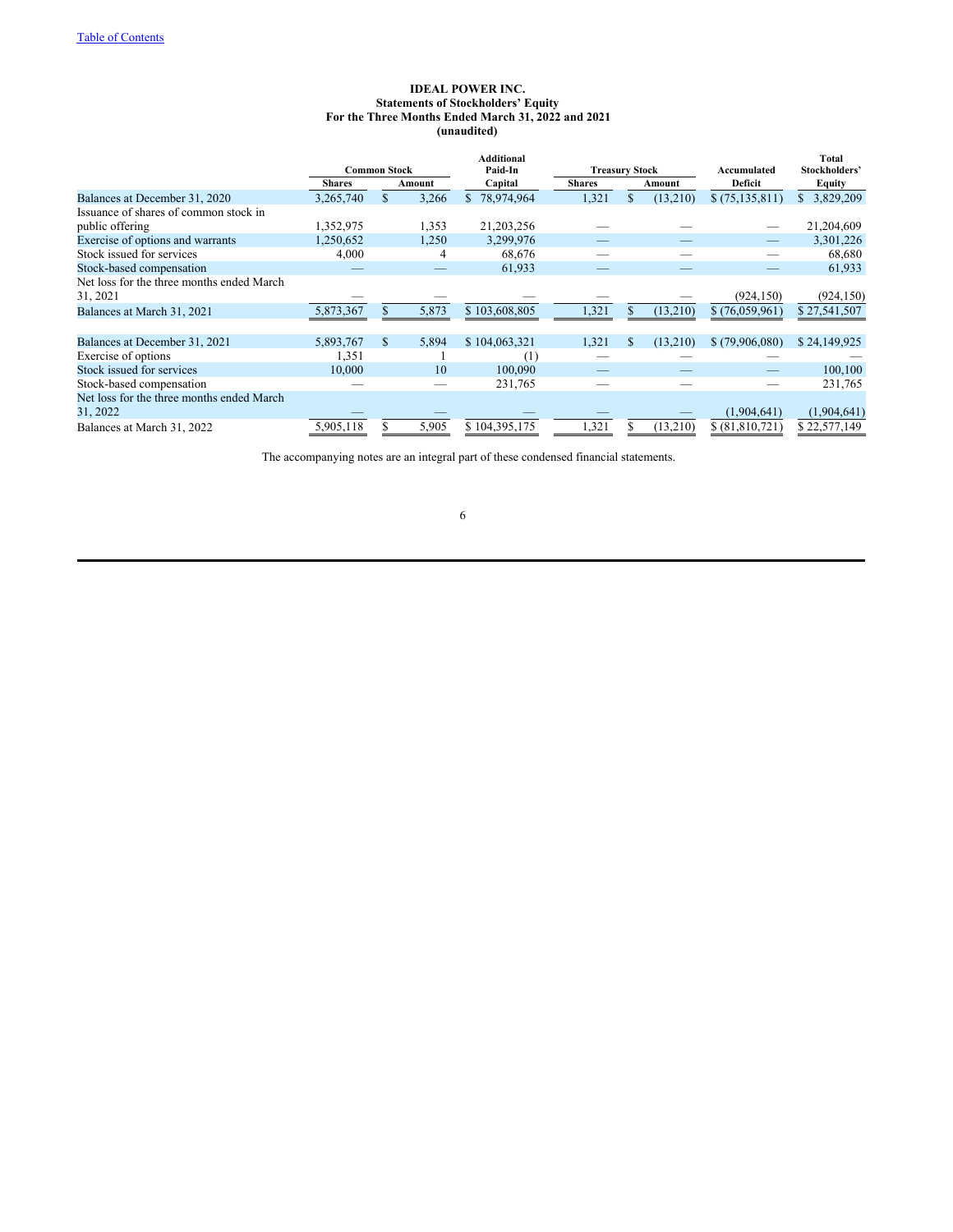### **IDEAL POWER INC. Notes to Financial Statements (unaudited)**

## **Note 1 – Organization and Description of Business**

Ideal Power Inc. (the "Company") was incorporated in Texas on May 17, 2007 under the name Ideal Power Converters, Inc. The Company changed its name to Ideal Power Inc. on July 8, 2013 and re-incorporated in Delaware on July 15, 2013. With headquarters in Austin, Texas, the Company is focused on the further development and commercialization of its Bidirectional bipolar junction TRANsistor (B-TRAN™) solid-state switch technology.

Since its inception, the Company has financed its research and development efforts and operations primarily through the sale of common stock and warrants. The Company's continued operations are dependent upon, among other things, its ability to obtain adequate sources of funding through future revenues, follow-on stock offerings, issuances of warrants, debt financing, co-development agreements, government grants, sale or licensing of developed intellectual property or other alternatives.

#### **Note 2 – Summary of Significant Accounting Policies**

#### Basis of Presentation

The accompanying unaudited financial statements have been prepared in accordance with the rules and regulations of the Securities and Exchange Commission (the "SEC") for Form 10-Q. Accordingly, certain information and footnote disclosures normally included in financial statements prepared in accordance with generally accepted accounting principles have been condensed or omitted pursuant to such rules and regulations. The balance sheet at December 31, 2021 has been derived from the Company's audited financial statements included in its Annual Report on Form 10-K filed with the SEC on March 25, 2022.

In the opinion of management, these financial statements reflect all normal recurring, and other adjustments, necessary for a fair presentation. These financial statements should be read in conjunction with the audited financial statements included in the Company's Annual Report on Form 10-K for the year ended December 31, 2021. Operating results for interim periods are not necessarily indicative of operating results for an entire fiscal year or any other future periods.

#### Net Loss Per Share

In accordance with Accounting Standards Codification 260, shares issuable for little or no cash consideration are considered outstanding common shares and included in the computation of basic net loss per share. As such, for the three months ended March 31, 2022 and 2021, the Company included pre-funded warrants to purchase 253,828 shares of common stock in its computation of net loss per share. The pre-funded warrants were issued in November 2019 with an exercise price of \$0.001.

In periods with a net loss, no common share equivalents are included in the computation of diluted net loss per share because their effect would be antidilutive. At March 31, 2022, potentially dilutive shares outstanding amounted to 1,382,402 shares and exclude prefunded warrants to purchase shares of common stock.

### Recent Accounting Pronouncements

Management does not believe that any recently issued, but not yet effective, accounting standard, if adopted, would have a material impact on the Company's financial statements.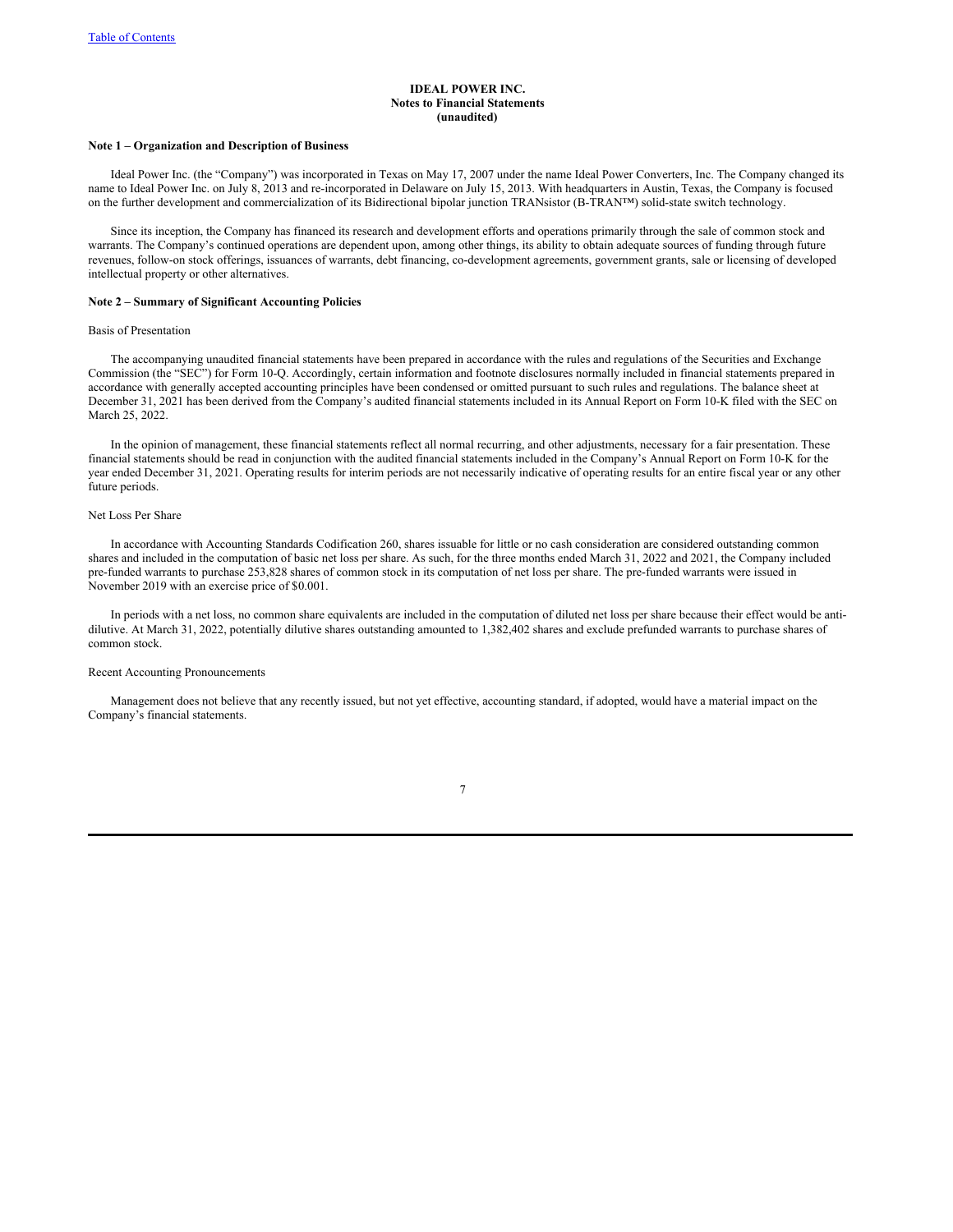### **Note 3 – Intangible Assets**

Intangible assets, net consisted of the following:

|                                                    |  | March 31,<br>2022<br>(unaudited) | December 31,<br>2021 |            |
|----------------------------------------------------|--|----------------------------------|----------------------|------------|
| Patents                                            |  | 1,150,426                        |                      | 1,133,841  |
| Other intangible assets                            |  | 1,391,479                        |                      | 1,391,479  |
|                                                    |  | 2,541,905                        |                      | 2,525,320  |
| Accumulated amortization – patents                 |  | (171, 142)                       |                      | (158, 516) |
| Accumulated amortization – other intangible assets |  | (335,340)                        |                      | (311, 154) |
|                                                    |  | 2,035,423                        |                      | 2,055,650  |

Amortization expense amounted to \$36,812 and \$23,698 for the three months ended March 31, 2022 and 2021, respectively. Amortization expense for the succeeding five years and thereafter is \$110,732 (2022), \$147,642 (2023-2026) and \$1,016,200 (thereafter).

At March 31, 2022 and December 31, 2021, the Company had capitalized \$317,923 and \$306,640, respectively, for costs related to patents that have not been awarded.

#### **Note 4 – Lease**

The Company previously leased 14,782 square feet of office and laboratory space located in Austin, Texas and subleased approximately seventy-five percent (75%) of this space to a third party. This lease and sublease expired concurrently on May 31, 2021.

In March 2021, the Company entered into a lease agreement for4,070 square feet of office and laboratory space located in Austin, Texas. The commencement of the lease occurred on June 1, 2021 and the initial term of the lease is 63 months. The actual base rent in the first year of the lease was \$56,471 and was net of \$18,824 in abated rent over the first three months of the lease term. The annual base rent in the second year of the lease is \$77,330 and increases by \$2,035 in each succeeding year of the lease. In addition, the Company is required to pay its proportionate share of operating costs for the building under this triple net lease. The lease contains a 5-year fair market renewal option. It does not contain a termination option. The Company recognized a right of use asset of \$339,882 and a corresponding lease liability for this lease upon lease commencement.

For purposes of calculating the right of use asset and lease liability included in the Company's financial statements, the Company estimated its incremental borrowing rate at 6% per annum.

Future minimum payments under the lease are as follows:

#### **For the Year Ended December 31,**

| 2022 (remaining)       | 57,659   |
|------------------------|----------|
| 2023                   | 78,517   |
| 2024                   | 80,552   |
| 2025                   | 82,587   |
| 2026                   | 56,132   |
| Total lease payments   | 355,447  |
| Less: imputed interest | (43,090) |
| Total lease liability  | 312,357  |

At March 31, 2022, the remaining lease term was 53 months.

For the three months ended March 31, 2022 and 2021, operating cash flows for lease payments totaled \$18,824 and \$49,889 respectively. For the three months ended March 31, 2022 and 2021, operating lease cost, recognized on a straight-line basis, totaled \$19,018 and \$48,488, respectively.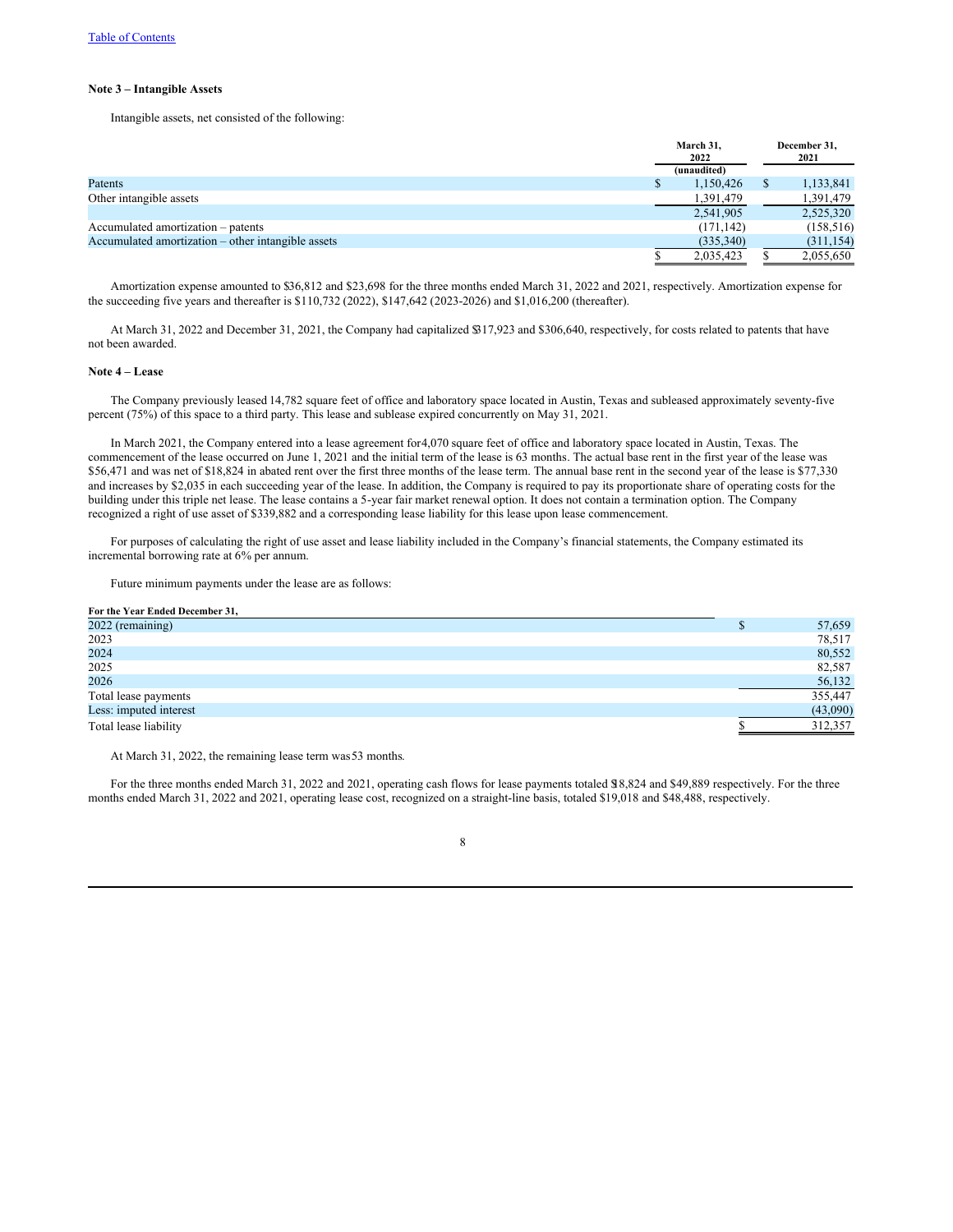### **Note 5 – Commitments and Contingencies**

### License Agreement

In 2015, the Company entered into licensing agreements which expire in February 2033. Per the agreements, the Company has an exclusive royaltyfree license associated with semiconductor power switches which enhances its intellectual property portfolio. The agreements include both fixed payments, all of which were paid prior to 2017, and ongoing variable payments. The variable payments are a function of the number of associated patent filings pending and patents issued under the agreements. The Company will pay \$10,000 for each patent filing pending and \$20,000 for each patent issued annually with one-half the annual payment due within 20 days of December 21st of each year and one-half annual the payment due within 20 days of June 21<sup>st</sup> of each year of the agreements, up to a maximum of \$100,000 per year (i.e. five issued patents). All five patents associated with the agreements are issued.

At March 31, 2022 and December 31, 2021, the other long-term liability for the estimated present value of future payments under the licensing agreements was \$922,439 and \$917,100, respectively. The Company is accruing interest for future payments related to the issued patents associated with these agreements.

## Legal Proceedings

The Company may be subject to litigation from time to time in the ordinary course of business. The Company is not currently party to any legal proceedings.

#### Indemnification Obligations

The employment agreements of Company executives include an indemnification provision whereby the Company shall indemnify and defend, at the Company's expense, its executives so long as an executive's actions were taken in good faith and in furtherance of Company's business and within the scope of executive's duties and authority.

#### COVID-19 Pandemic

As of the date of these financial statements, the COVID-19 pandemic continues throughout the United States and the rest of the world. The ultimate extent of the impact of COVID-19 on the financial performance of the Company will depend on future developments, including, among other things, the duration and spread of COVID-19 and its related variants, the timing, scope and efficacy of vaccination efforts, additional governmental restrictions in response to the COVID-19 pandemic and the overall economy, all of which are highly uncertain and cannot be predicted. If the COVID-19 pandemic contributes to additional significant volatility in the global financial markets in the future, the Company's ability to raise additional capital, if necessary, on acceptable terms or at all, may be impacted, though such risk has not materialized to date. If the financial markets and/or the overall economy are negatively impacted for an extended period, the Company's operating results may be materially and adversely affected.

#### **Note 6 — Common Stock**

#### Public Offering

In February 2021, the Company issued and sold 1,352,975 shares of its common stock, including176,475 additional shares of common stock pursuant to the exercise of the underwriter's option to purchase additional shares in full, in an underwritten public offering at a price of \$17.00 per share (the "Public Offering"). The net proceeds to the Company from the Public Offering were \$21.2 million. The Company intends to use the net proceeds from the Public Offering to fund commercialization and development of its B-TRAN™ technology and general corporate and working capital purposes.

#### Stock Issuances

In January 2022, the Company issued10,000 unregistered shares of common stock, valued at \$100,100 at the time of issuance, to a third-party vendor as compensation for services performed. In February 2021, the Company issued 4,000 unregistered shares of common stock, valued at \$68,680 at the time of issuance, to a third-party vendor as compensation for services performed.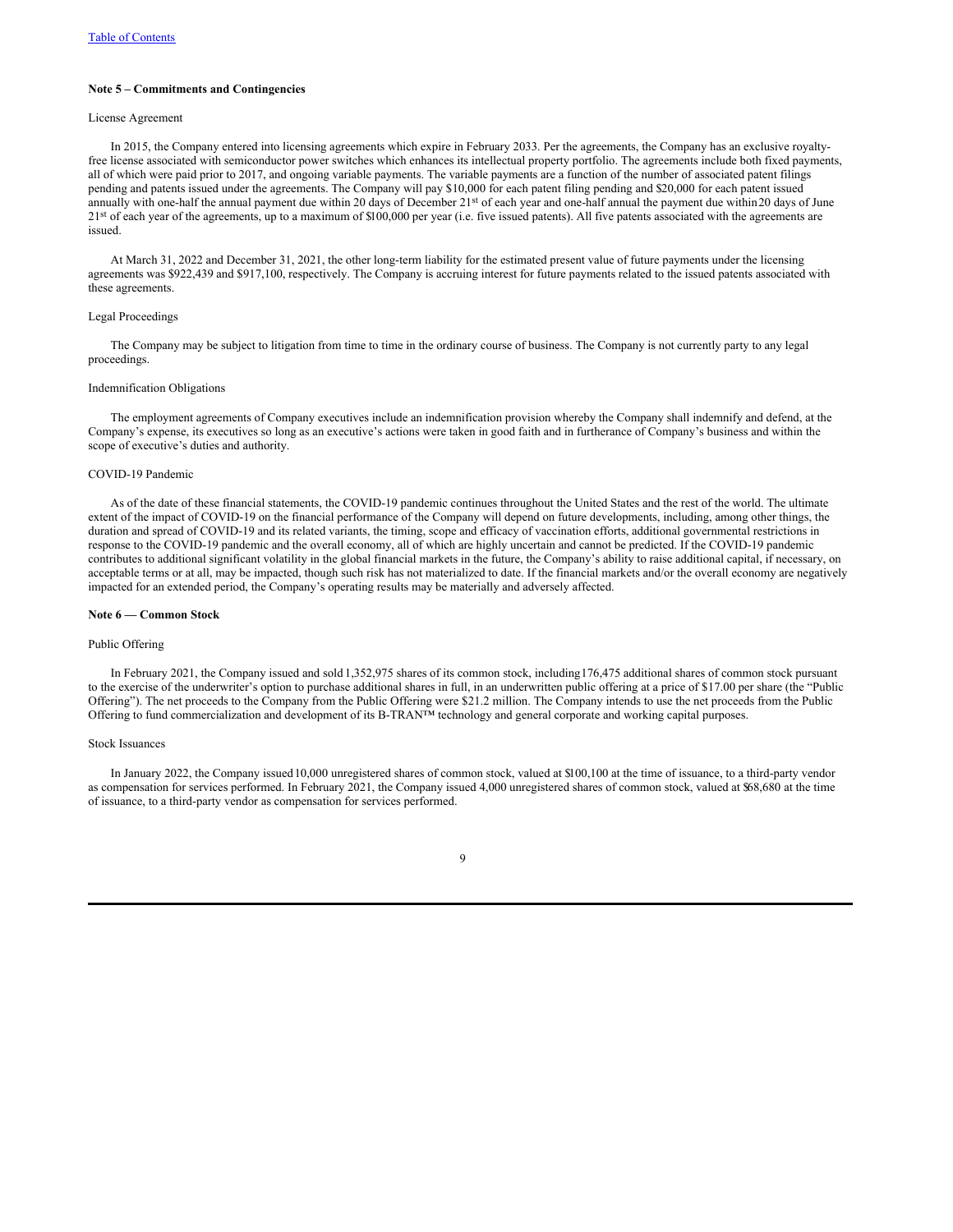#### **Note 7 — Equity Incentive Plan**

In May 2013, the Company adopted the 2013 Equity Incentive Plan (as amended and restated, the "Plan") and reserved shares of common stock for issuance under the Plan, which was last amended in June 2021. The Plan is administered by the Compensation Committee of the Company's Board of Directors.At March 31, 2022, 412,945 shares of common stock were available for issuance under the Plan.

A summary of the Company's stock option activity and related information is as follows:

|                                  | <b>Stock</b><br>Options |              | Weighted<br>Average<br><b>Exercise</b><br>Price | Weighted<br>Average<br>Remaining<br>Life<br>(in years) |
|----------------------------------|-------------------------|--------------|-------------------------------------------------|--------------------------------------------------------|
| Outstanding at December 31, 2021 | 492,886                 | S            | 7.35                                            | 7.6                                                    |
| Granted                          | 23,096                  | S            | 11.11                                           |                                                        |
| Exercised                        | (3,750)                 | <sup>S</sup> | 5.36                                            |                                                        |
| Forfeited                        | (16,250)                | S            | 9.33                                            |                                                        |
| Outstanding at March 31, 2022    | 495,982                 | \$           | 7.48                                            | 7.2                                                    |
| Exercisable at March 31, 2022    | 386,828                 |              | 6.46                                            | 6.6                                                    |

During the three months ended March 31, 2022, the Company granted13,096 stock options to Board members and 10,000 stock options to employees under the Plan. The estimated fair value of these stock options, calculated using the Black-Scholes option valuation model, was \$185,889, \$29,998 of which was recognized during the three months ended March 31, 2022.

In January 2022, the Compensation of the Company's Board of Directors (the "Board") approved a modification of stock option grants to David Eisenhaure, the Company's former Chairman of the Board, whom passed away in Octobor 2021. The modification extended the post-termination exercise period of his vested stock option grants from 12 months to 5 years. During the three months ended March 31, 2022, the Company recognized \$49,327 of expense related to this modification.

At December 31, 2021 and March 31, 2022, there were100,000 unvested restricted stock units ("RSUs") outstanding.No RSUs were granted, vested or forfeited during the three months ended March 31, 2022.

At March 31, 2022, there was \$1,650,209 of unrecognized compensation cost related to non-vested equity awards granted under the Plan. That cost is expected to be recognized over a weighted average period of 1.3 years.

### **Note 8 — Warrants**

At March 31, 2022 and December 31, 2021, the Company had786,420 warrants outstanding with a weighted average exercise price of \$5.19 per share and 253,828 pre-funded warrants outstanding with an exercise price of \$0.001 per share. The weighted average remaining life, excluding the 253,828 prefunded warrants with no expiration date, of the outstanding warrants is 3.0 years.

At March 31, 2022, all warrants were exercisable, although the warrants held by certain of the Company's warrant holders may be exercised only to the extent that the total number of shares of common stock then beneficially owned by such warrant holder does not exceed 4.99% (or, at the investor's election, 9.99%) of the outstanding shares of the Company's common stock.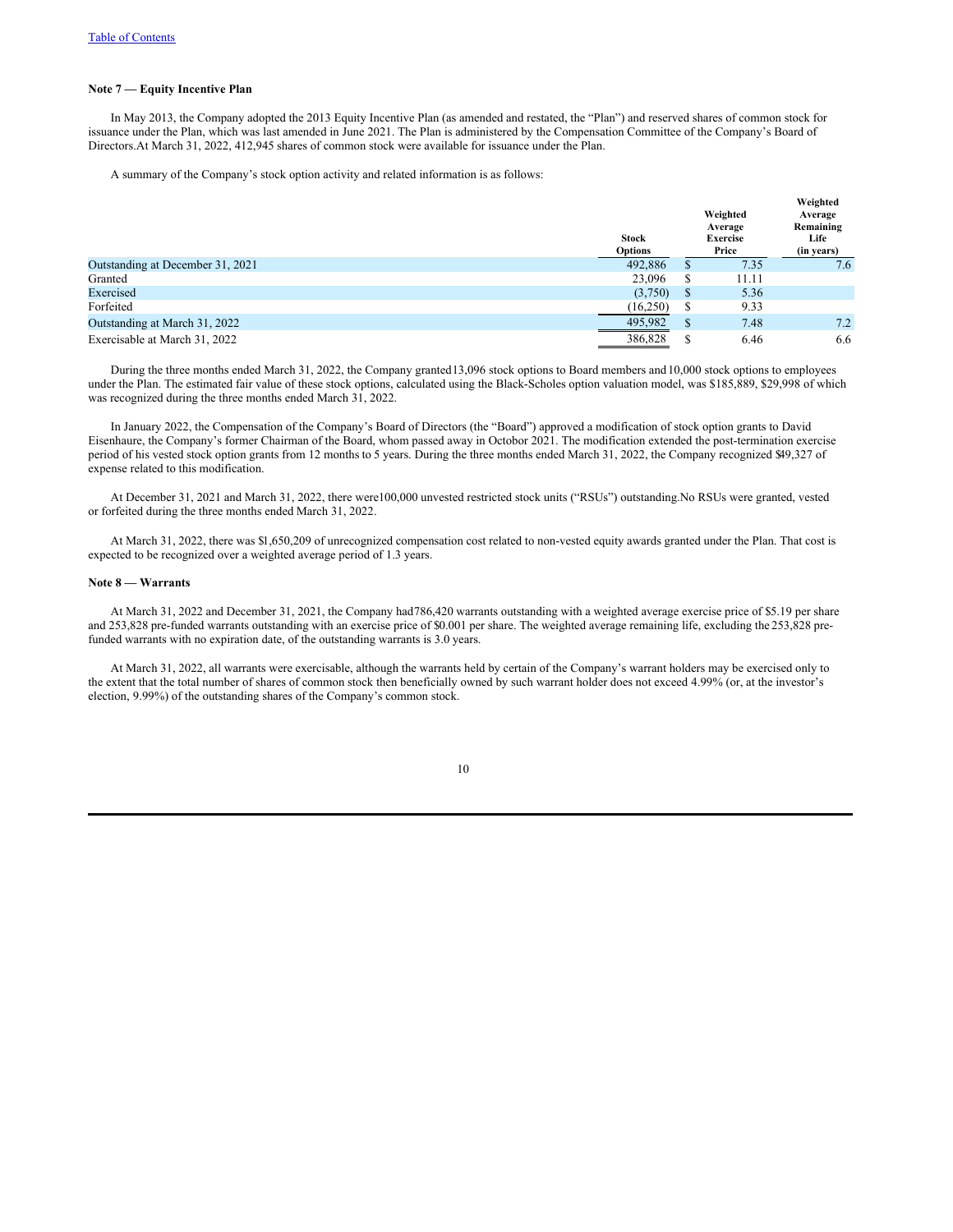#### **SPECIAL NOTE REGARDING FORWARD-LOOKING STATEMENTS AND OTHER INFORMATION CONTAINED IN THIS REPORT**

This report contains forward-looking statements within the meaning of the Private Securities Litigation Reform Act of 1995 and the provisions of Section 27A of the Securities Act of 1933, as amended, or the Securities Act, and Section 21E of the Securities Exchange Act of 1934, as amended, or the Exchange Act. These statements include, but are not limited to, statements regarding our future financial performance, business condition and results of operations and pursuing additional government funding. Forward-looking statements give our current expectations or forecasts of future events. You can identify these statements by the fact that they do not relate strictly to historical or current facts. You can find many (but not all) of these statements by looking for words such as "approximates," "believes," "hopes," "expects," "anticipates," "estimates," "projects," "intends," "plans," "would," "should," "could," "may" or other similar expressions in this report. In particular, these include statements relating to future actions, prospective products, applications, customers, technologies, future performance or results of anticipated products, expenses, and financial results. These forward-looking statements are subject to certain risks and uncertainties that could cause actual results to differ materially from our historical experience and our present expectations or projections. Factors that could cause actual results to differ from those discussed in the forward-looking statements include, but are not limited to:

- our history of losses;
- our ability to generate revenue;
- our limited operating history;
- the size and growth of markets for our technology;
- regulatory developments that may affect our business;
- our ability to successfully develop new technologies, particularly our bidirectional bipolar junction transistor, or B-TRAN™;
- our expectations regarding the timing of prototype and commercial fabrication of B-TRAN™ devices;
- our expectations regarding the performance of our B-TRAN™ and the consistency of that performance with both internal and third-party simulations;
- the expected performance of future products incorporating our B-TRAN™;
- the performance of third-party consultants and service providers whom we have and will continue to rely on to assist us in development of our B-TRAN™ and related drive circuitry;
- the rate and degree of market acceptance for our B-TRAN™;
- the time required for third parties to redesign, test and certify their products incorporating our B-TRAN™;
- our ability to successfully commercialize our B-TRAN™ technology;
- our ability to secure strategic partnerships with semiconductor fabricators and others related to our B-TRAN™ technology;
- our ability to obtain, maintain, defend and enforce intellectual property rights protecting our technology;
- the success of our efforts to manage cash spending, particularly prior to the commercialization of our B-TRAN™ technology;
- general economic conditions and events and the impact they may have on us and our potential partners and licensees;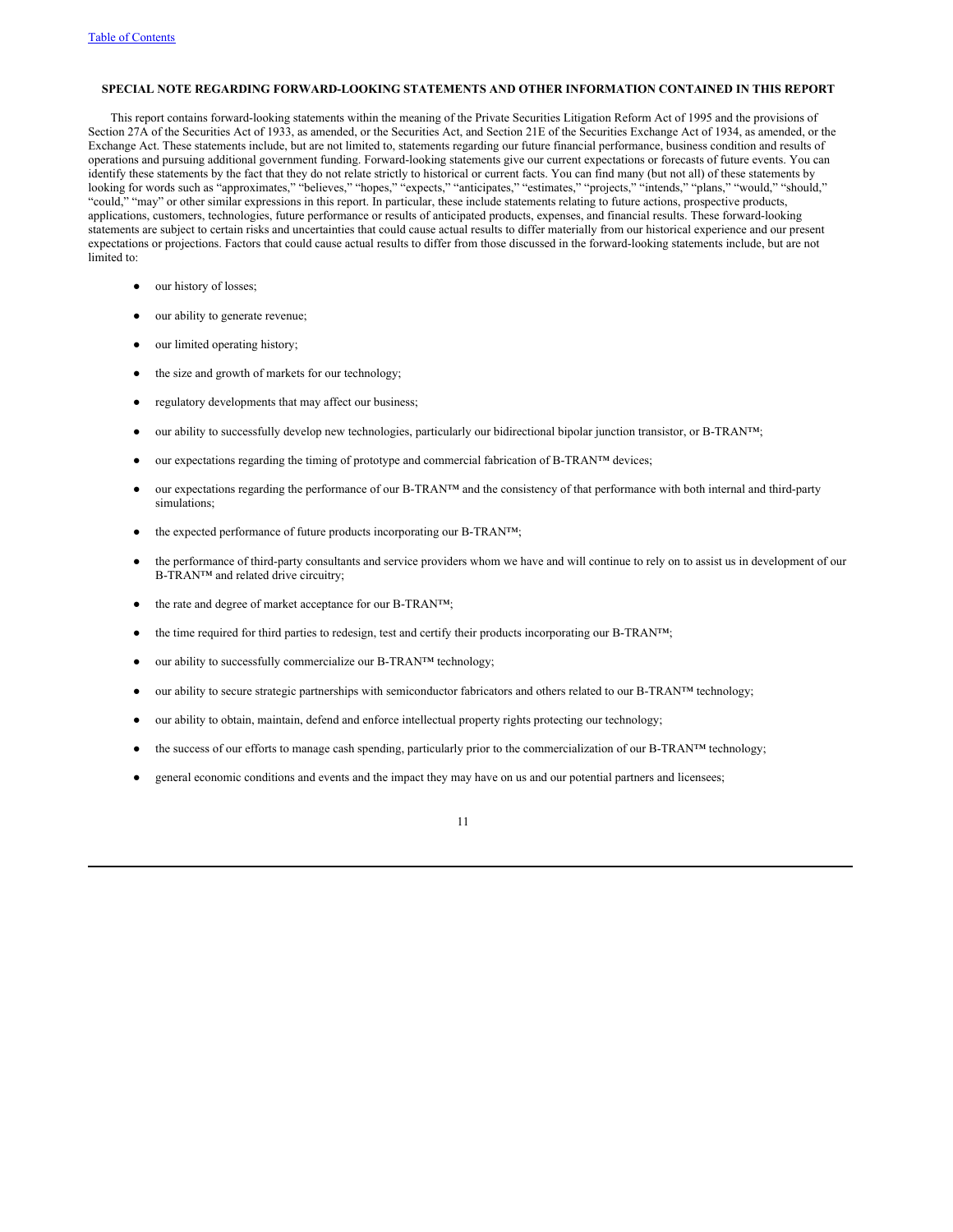- our ability to obtain adequate financing in the future, if and when we need it;
- the impact of the novel coronavirus (COVID-19) on our business, financial condition and results of operations;
- our success at managing the risks involved in the foregoing items; and
- other factors discussed in this report.

The forward-looking statements are based upon management's beliefs and assumptions and are made as of the date of this report. We undertake no obligation to publicly update or revise any forward-looking statements included in this report. You should not place undue reliance on these forwardlooking statements.

Unless otherwise stated or the context otherwise requires, the terms "Ideal Power," "we," "us," "our" and the "Company" refer to Ideal Power Inc.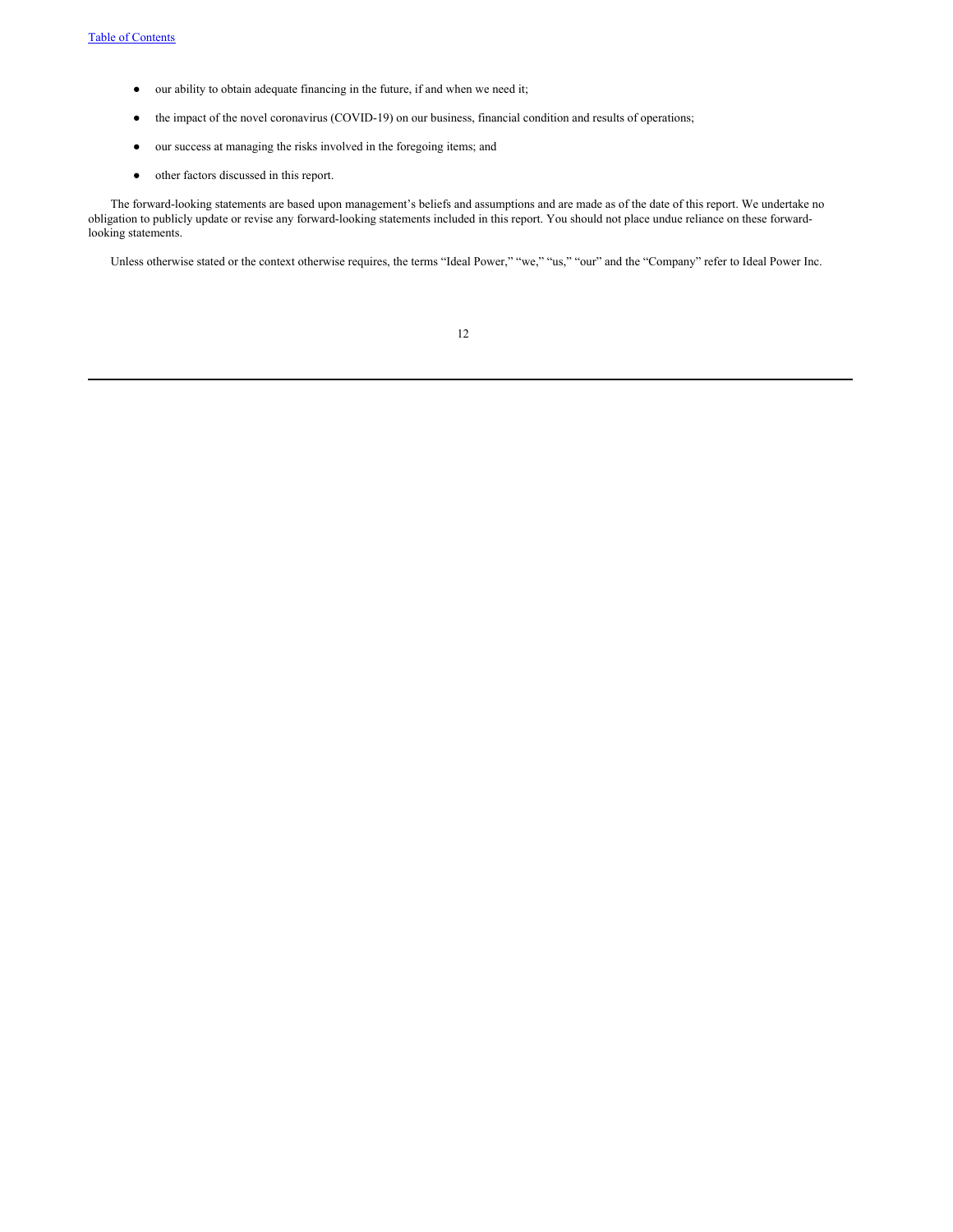#### **ITEM 2. MANAGEMENT'S DISCUSSION AND ANALYSIS OF FINANCIAL CONDITION AND RESULTS OF OPERATIONS**

The following discussion and analysis of our financial condition and results of operations should be read in conjunction with the financial statements and related notes included elsewhere in this Ouarterly Report on Form 10-O as well as our audited 2021 financial statements and related notes included in our Annual Report on Form 10-K for the vear ended December 31, 2021. In addition to historical information, the discussion and analysis here and throughout this Form 10-Q contains forward-looking statements that involve risks, uncertainties and assumptions. Our actual results may differ materially from those anticipated in these forward-looking statements as a result of certain factors, including, but not limited, to those set forth under "Risk Factors' *in Part I, Item 1A of our Annual Report on Form 10-K for the year ended December 31, 2021.*

#### **Overview**

Ideal Power Inc. is located in Austin, Texas. The Company is solely focused on the further development and commercialization of its Bidirectional bipolar junction TRANsistor (B-TRAN™) solid state switch technology.

To date, operations have been funded primarily through the sale of common stock and warrants. Total revenue generated from inception to date as of March 31, 2022 amounted to \$16.0 million with approximately \$12.4 million of that revenue from discontinued operations and the remainder from grant revenue for bidirectional power switch development. Revenue was \$125,008 and \$242,061 in the three months ended March 31, 2022 and 2021, respectively. Revenue for both the three months ended March 31, 2022 and 2021 related to government grants. We may pursue additional research and development grants, if and when available, to further develop and/or improve our technology.

#### COVID-19 Impact

As of the date of this report, the COVID-19 pandemic continues throughout the United States and the rest of the world. The ultimate extent of the impact of COVID-19 on our financial performance will depend on future developments, including, among other things, the duration and spread of COVID-19 and its related variants, the timing, scope and efficacy of vaccination efforts, additional governmental restrictions in response to the COVID-19 pandemic, and the overall economy, all of which are highly uncertain and cannot be predicted. If the COVID-19 pandemic contributes to significant additional volatility in the global financial markets in the future, our ability to raise additional capital, if necessary, on acceptable terms or at all, may be impacted, though such risk has not materialized to date. If the financial markets and/or the overall economy are negatively impacted for an extended period, our operating results may be materially and adversely affected.

While the COVID-19 pandemic has caused some disruption to our business, it has not had a material adverse impact on our operations to date. However, the COVID-19 pandemic may disrupt our business in the future and cause electrical component shortages and unavailability, difficulties in securing fabrication capacity, delays in critical development and commercialization activities and/or result in potential incremental costs associated with mitigating the effects of the COVID-19 pandemic. There has been a significant disruption in the supply chain for semiconductors due both to the COVID-19 pandemic and increased demand for semiconductors. While this disruption has not materially impacted us to date, it may materially and adversely impact us in the future. The COVID-19 pandemic is ongoing, and its dynamic nature, including uncertainties relating to the ultimate spread of the virus and its related variants, the duration of the pandemic, the timing, scope and efficacy of vaccination efforts and additional actions that may be taken by governmental authorities in response to the pandemic, makes it difficult to forecast the effects on our business and results of operations for the remainder of 2022 and thereafter.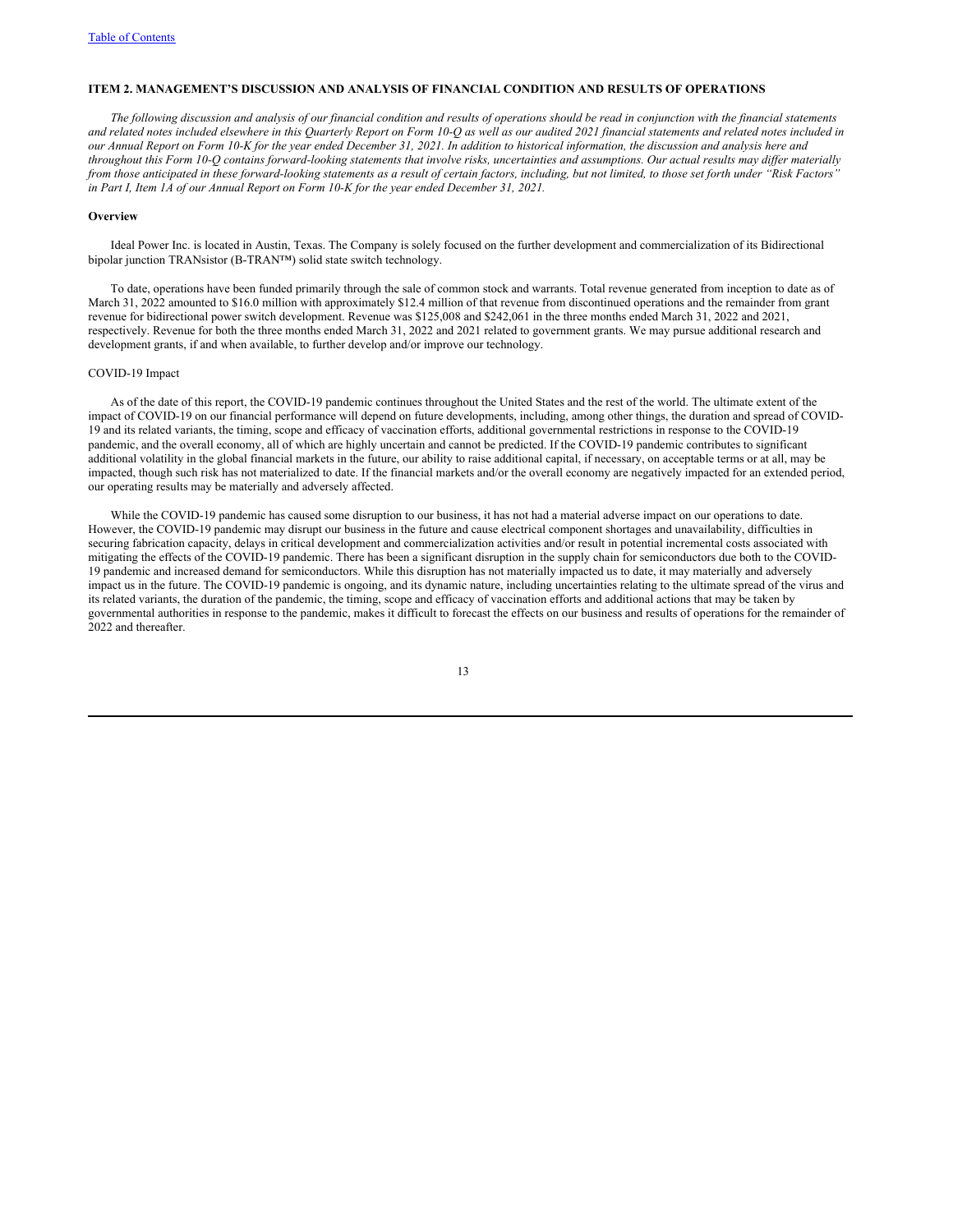#### **Results of Operations**

## **Comparison of the three months ended March 31, 2022 to the three months ended March 31, 2021**

*Grant Revenues.* Grant revenues for the three months ended March 31, 2022 and 2021 were \$125,008 and \$242,061, respectively. The grant revenues relate primarily to a \$1.2 million subcontract with Diversified Technologies, Inc. ("DTI") to supply B-TRAN™ devices as part of a two-year contract awarded to DTI by the United States Naval Sea Systems Command ("NAVSEA") for the development and demonstration of a B-TRAN™ enabled high efficiency direct current solid state circuit breaker ("SSCB"). The program started in late June 2020. In September 2021, we entered into and began work under a \$50,000 subcontract with DTI under a Phase I Small Business Innovation Research ("SBIR") grant from the Department of Energy ("DOE") to develop a B-TRAN™-driven low loss alternating current SSCB. We completed our work under this subcontract in February 2022. We expect the grant revenue related to the subcontract with DTI for the NAVSEA program to continue over the next quarter with minimal revenue recognized thereafter through completion of the NAVSEA demonstration. We also expect to pursue additional government funding that may result in additional grant revenues in the future.

We expect to introduce our initial product for commercial sale in late 2022.

*Cost of Grant Revenues.* Cost of grant revenues for the three months ended March 31, 2022 and 2021 was \$125,008 and \$242,061, respectively. The cost of grant revenues relates to the subcontracts with DTI discussed above and are equal to the associated grant revenues resulting in no gross profit. We expect no gross profit under the remaining subcontract with DTI or from other grants that we are pursuing or may pursue in the remainder of 2022.

*Research and Development Expenses.* Research and development expenses increased by \$567,667, or 218%, to \$828,547 in the three months ended March 31, 2022 from \$260,880 in the three months ended March 31, 2021. The increase was due to higher semiconductor fabrication costs of \$250,537, personnel costs of \$99,917, stock-based compensation expense of \$82,177, professional fees of \$52,722, contract labor of \$39,608, engineering services of \$36,360 and other B-TRAN™ development spending of \$6,346. In the three months ended March 31, 2021, all of our semiconductor fabrication costs were funded by government grants. In the three months ended March 31, 2022, a majority of our semiconductor fabrication costs were not funded by government grants. We expect higher research and development expenses in the remainder of 2022 as we continue to accelerate development of our B-TRAN™ technology and self-fund, at least in the short term, semiconductor fabrication costs and other development previously funded through government grants. Research and development expenses will be subject to quarterly variability due primarily to the number, size and timing of semiconductor fabrication runs and their associated cost.

*General and Administrative Expenses.* General and administrative expenses increased by \$252,263, or 42%, to \$852,949 in the three months ended March 31, 2022 from \$600,686 in the three months ended March 31, 2021. The increase was due to higher investor relations spending, inclusive of services paid in stock, of \$107,128, board of directors' search and placement fees and expenses of \$85,941, stock-based compensation expense of \$55,301 and other general and administrative spending of \$3,893. We expect relatively flat to slightly lower general and administrative expenses in the remainder of 2022.

*Sales and Marketing Expenses.* Sales and marketing expenses increased by \$156,851, or 251%, to \$219,429 in the three months ended March 31, 2022 from \$62,578 in the three months ended March 31, 2021. The increase was due to higher personnel costs of \$93,956 as we hired our first two sales and marketing employees in 2021, stock-based compensation expense of \$32,355 and other spending as we work towards commercializing our B-TRAN™ technology of \$30,540. We expect higher sales and marketing expenses in the remainder of 2022 as we engage more broadly with prospective customers and commercialize our B-TRAN™ technology.

*Loss from Operations.* Our loss from operations for the three months ended March 31, 2022 was \$1,900,925, or 106% higher, as compared to the \$924,144 loss from operations for the three months ended March 31, 2021, for the reasons discussed above.

*Interest Expense, Net.* Interest expense, net was \$3,716 for the three months ended March 31, 2022 compared to \$6 for the three months ended March 31, 2021.

*Net Loss.* Our net loss for the three months ended March 31, 2022 was \$1,904,641, or 106% higher, as compared to a net loss of \$924,150 for the three months ended March 31, 2021, for the reasons discussed above.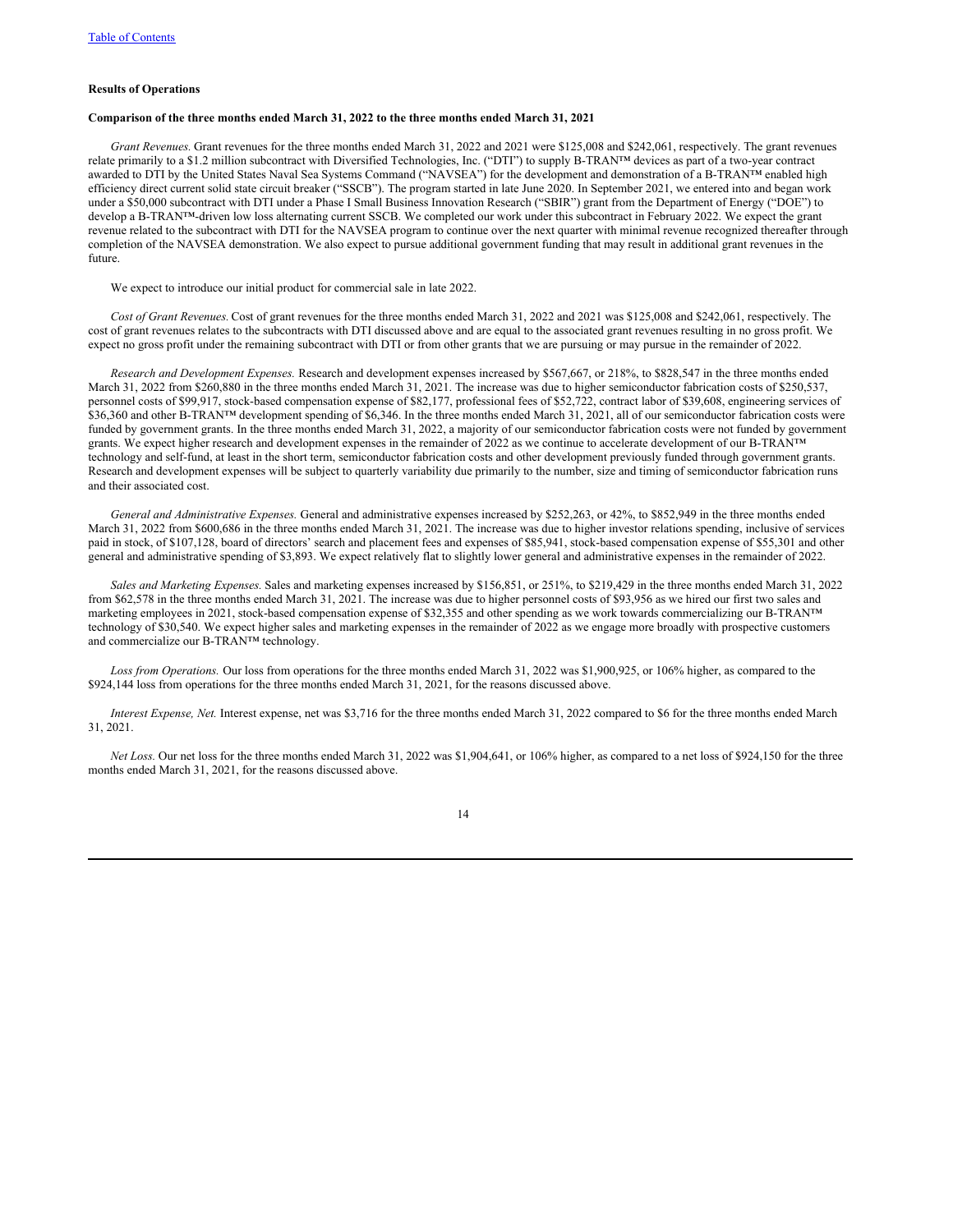#### **Liquidity and Capital Resources**

We currently generate grant revenue only. We expect to generate grant revenue and potentially commercial revenue in 2022, depending on the ultimate date that our initial product is introduced for commercial sale. We have incurred losses since inception. We have funded our operations to date through the sale of common stock and warrants.

At March 31, 2022, we had cash and cash equivalents of \$21.7 million. Our net working capital at March 31, 2022 was \$21.4 million. We had no outstanding debt at March 31, 2022. Accordingly, management expects that our cash and cash equivalents will be sufficient to fund our activities for at least the next twelve months from the date of filing this Quarterly Report on Form 10-Q; however, we may require additional funds to fully implement our plan of operation.

Operating activities in the three months ended March 31, 2022 resulted in cash outflows of \$1,417,123, which were due to the net loss for the period of \$1,904,641, partly offset by stock-based compensation of \$231,765, favorable balance sheet timing of \$111,463, stock issued for services of \$100,100 and depreciation and amortization of \$44,190. Operating activities in the three months ended March 31, 2021 resulted in cash outflows of \$843,337, which were due to the net loss for the period of \$924,150 and unfavorable balance sheet timing \$79,315, partly offset by stock issued for services of \$68,680, stockbased compensation of \$61,933 and depreciation and amortization of \$29,515.

We expect an increase in cash outflows from operating activities throughout 2022 as we continue to accelerate development and commercialization of our B-TRAN™ technology.

Investing activities in the three months ended March 31, 2022 and 2021 resulted in cash outflows of \$27,616 and \$30,737, respectively, for the acquisition of intangible assets and fixed assets.

Financing activities in the three months ended March 31, 2022 did not result in any cash inflows or outflows. Financing activities in the three months ended March 31, 2021 resulted in cash inflows of \$21,204,609 from the net proceeds from our Public Offering (as defined below) in February 2021 and \$3,301,226 from the exercise of warrants and stock options.

## Public Offering

In February 2021, we issued and sold 1,352,975 shares of our common stock, including 176,475 additional shares of common stock pursuant to the exercise of the underwriter's option to purchase additional shares in full, in an underwritten public offering at a price of \$17.00 per share (the "Public Offering"). The net proceeds to us from the Public Offering were \$21.2 million. We intend to use the net proceeds from the Public Offering to fund commercialization and development of our B-TRAN™ technology and general corporate and working capital purposes.

#### **Critical Accounting Estimates**

There have been no significant changes during the three months ended March 31, 2022 to the critical accounting estimates disclosed in Management's Discussion and Analysis of Financial Condition and Results of Operations in our Annual Report on Form 10-K for the fiscal year ended December 31, 2021.

## **Trends, Events and Uncertainties**

There are no material changes from trends, events or uncertainties disclosed in our Annual Report on Form 10-K for the fiscal year ended December 31, 2021.

### **ITEM 3. QUANTITATIVE AND QUALITATIVE DISCLOSURES ABOUT MARKET RISK**

As a smaller reporting company, we are not required to provide this information.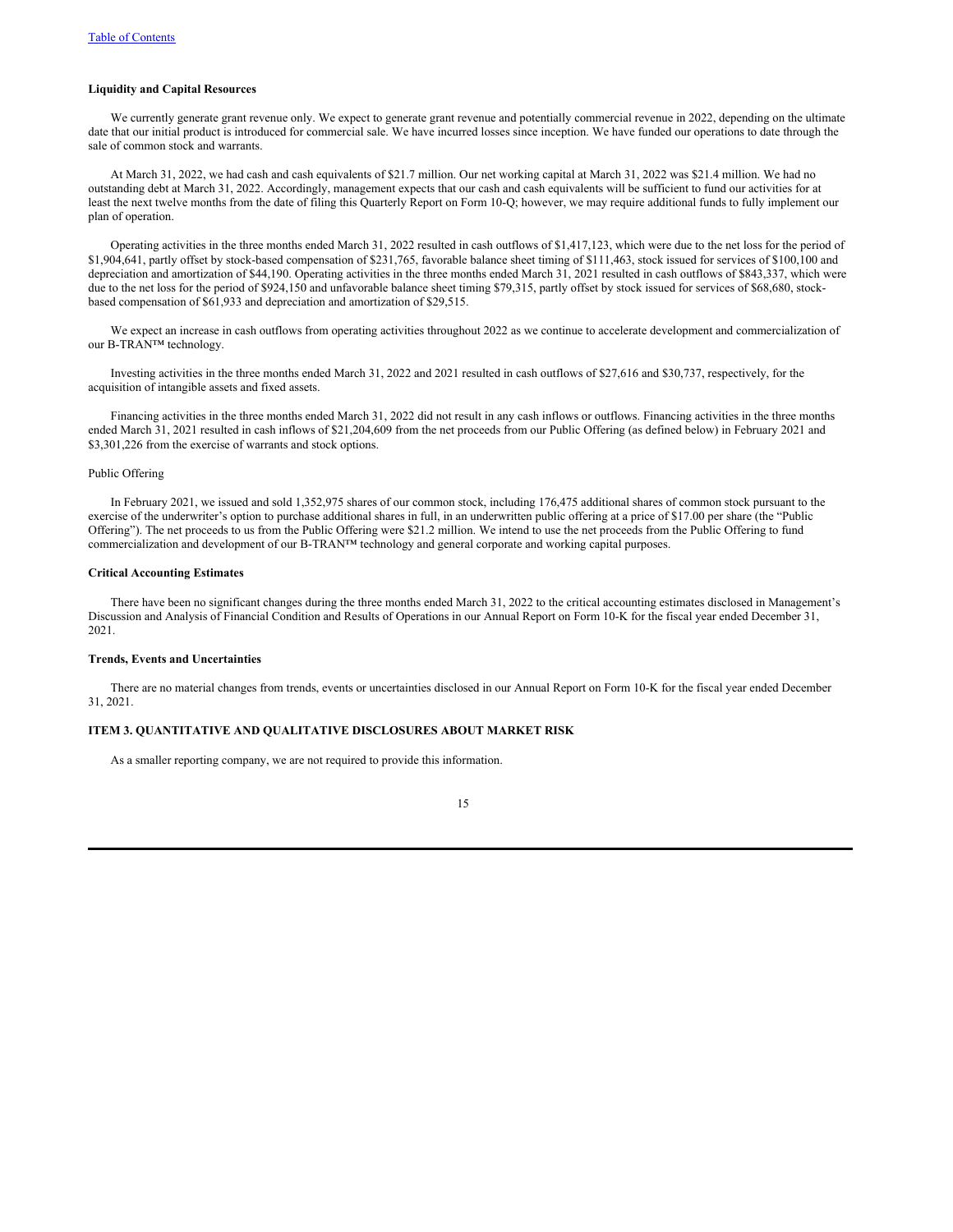## **ITEM 4. CONTROLS AND PROCEDURES**

#### **Evaluation of Disclosure Controls and Procedures**

Disclosure controls and procedures (as defined in Rule 13a-15(e) under the Exchange Act) include, without limitation, controls and procedures designed to ensure that information required to be disclosed in the Company's reports that it files or submits under the Exchange Act is recorded, processed, summarized and reported within the time periods specified in the Securities and Exchange Commission's rules and forms. The Company's disclosure controls and procedures include, without limitation, controls and procedures designed to ensure that this information is accumulated and communicated to management, including the principal executive and principal financial officers, or persons performing similar functions, as appropriate to allow timely decisions regarding required disclosure. The Company conducted an evaluation (pursuant to Rule 13a-15(b) of the Exchange Act), under the supervision and with the participation of its Chief Executive Officer (principal executive officer) and its Chief Financial Officer (principal financial and accounting officer) of the effectiveness of the Company's disclosure controls and procedures as of March 31, 2022 and has concluded that, as of March 31, 2022, the Company's disclosure controls and procedures are effective.

#### **Changes in Internal Control over Financial Reporting**

There have been no material changes in our internal controls over financial reporting that occurred during the quarter ended March 31, 2022 that have materially affected, or are reasonably likely to materially affect, our internal controls over financial reporting.

#### **Limitations on the Effectiveness of Controls**

Control systems, no matter how well designed and operated, can provide only reasonable, not absolute, assurance that the control systems' objectives are being met. Further, the design of any system of controls must reflect the fact that there are resource constraints, and the benefits of all controls must be considered relative to their costs. Because of the inherent limitations in all control systems, no evaluation of controls can provide absolute assurance that all control issues and instances of fraud, if any, within the Company have been detected. These inherent limitations include the realities that judgments in decision-making can be faulty and that breakdowns can occur because of error or mistake. Control systems can also be circumvented by the individual acts of some persons, by collusion of two or more people, or by management override of the controls. The design of any system of controls is also based in part upon certain assumptions about the likelihood of future events, and there can be no assurance that any design will succeed in achieving its stated goals under all potential future conditions. Over time, controls may become inadequate because of changes in conditions or deterioration in the degree of compliance with policies or procedures.

| I<br>٦<br>۰, |
|--------------|
|--------------|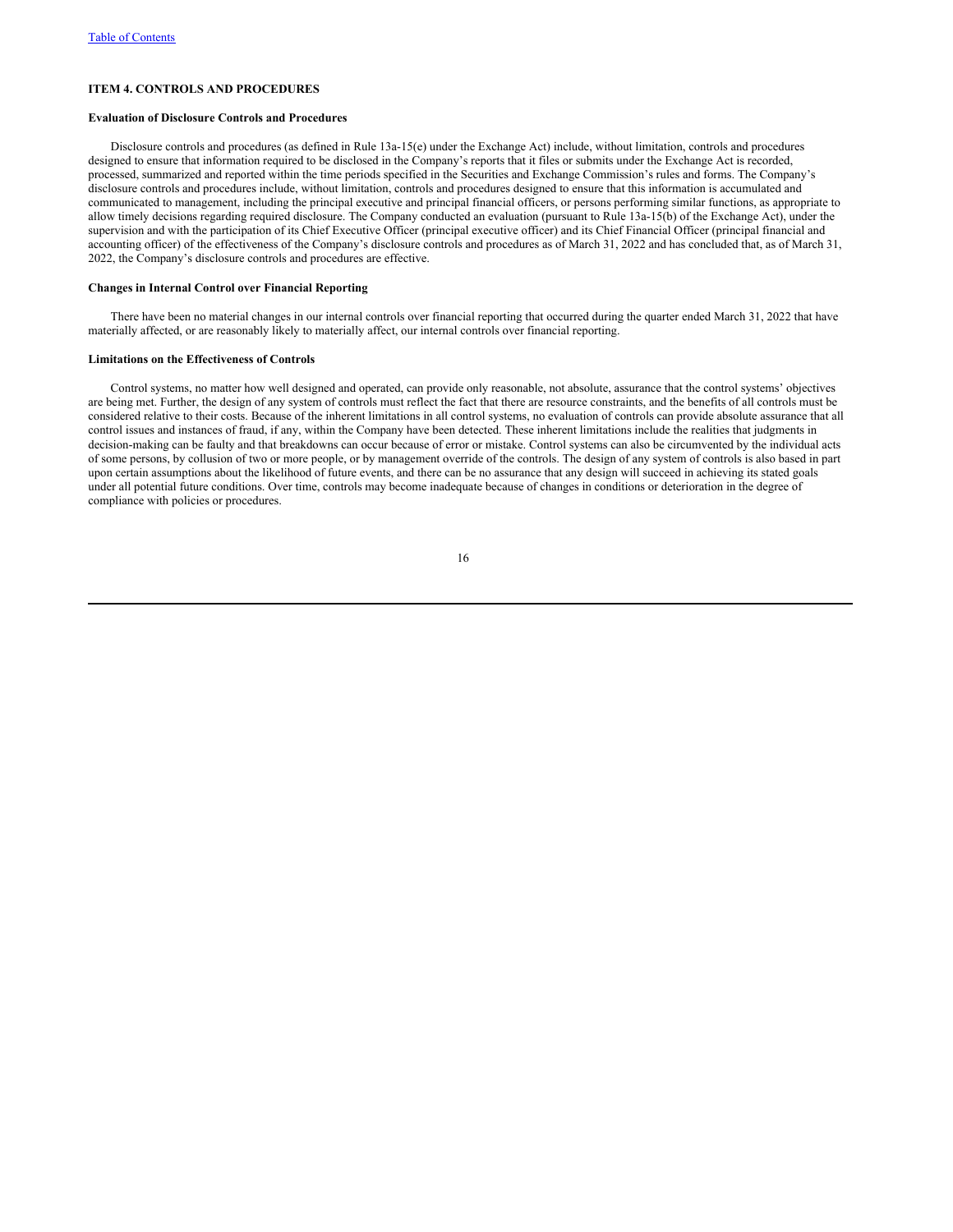## **PART II-OTHER INFORMATION**

## **ITEM 1. LEGAL PROCEEDINGS**

We may be subject to litigation from time to time in the ordinary course of business. We are not currently party to any legal proceedings.

### **ITEM 1A. RISK FACTORS**

There are no material changes from the risk factors disclosed in our Annual Report on Form 10-K for the year ended December 31, 2021.

## **ITEM 2. UNREGISTERED SALES OF EQUITY SECURITIES AND USE OF PROCEEDS**

In January 2022, we issued 10,000 unregistered shares of common stock, valued at \$100,100 at the time of issuance, to a third-party vendor as compensation for services performed. The shares of common stock were issued in a private placement pursuant to Section 4(a)(2) of the Securities Act.

### **ITEM 3. DEFAULTS UPON SENIOR SECURITIES**

Not applicable.

## **ITEM 4. MINE SAFETY DISCLOSURES**

Not applicable.

## **ITEM 5. OTHER INFORMATION**

None.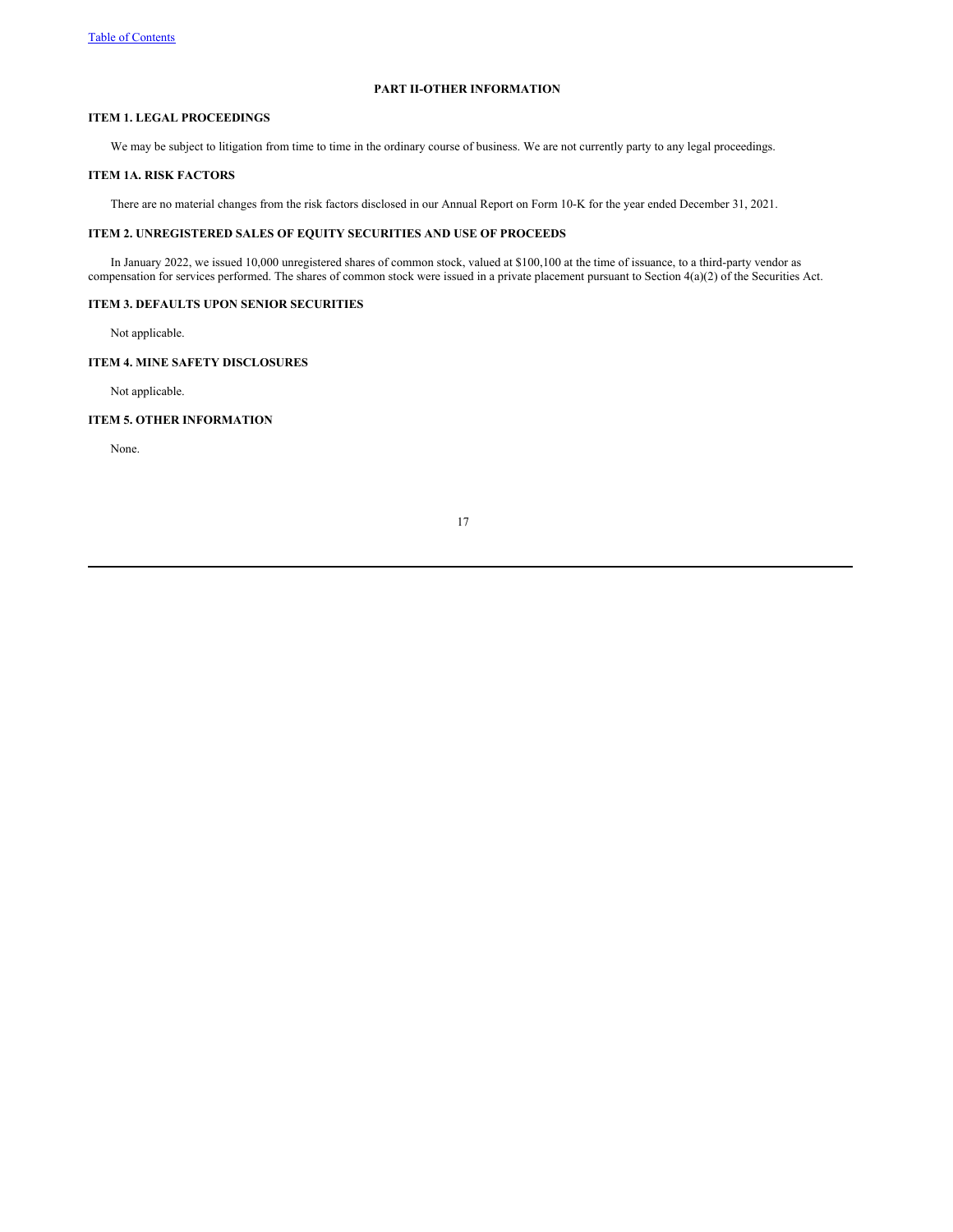## **ITEM 6. EXHIBITS**

|         | <b>Exhibit</b><br>Number       | <b>Document</b>                                                                                                                                                              |
|---------|--------------------------------|------------------------------------------------------------------------------------------------------------------------------------------------------------------------------|
| $31.1*$ |                                | Certification of Principal Executive Officer pursuant to Exchange Act Rule, 13a-14(a) and 15d-14(a), as adopted pursuant to Section 302<br>of the Sarbanes-Oxley Act of 2002 |
| $31.2*$ |                                | Certification of Principal Financial Officer pursuant to Exchange Act Rule, 13a-14(a) and 15d-14(a), as adopted pursuant to Section 302<br>of the Sarbanes-Oxley Act of 2002 |
|         | $32.1**$                       | Certification pursuant to 18 U.S.C. 1350, adopted pursuant to Section 906 of the Sarbanes-Oxley Act of 2002                                                                  |
|         | $101$ . INS*                   | Inline XBRL Instance Document – the instance document does not appear in the Interactive Data File because its XBRL tags are<br>embedded within the Inline XBRL document.    |
|         | $101.SCH*$                     | Inline XBRL Taxonomy Extension Schema Document                                                                                                                               |
|         | $101.CAL*$                     | Inline XBRL Taxonomy Extension Calculation Linkbase Document                                                                                                                 |
|         | 101.DEF*                       | Inline XBRL Taxonomy Extension Definition Linkbase Document                                                                                                                  |
|         | $10.LAB*$                      | Inline XBRL Taxonomy Extension Label Linkbase Document                                                                                                                       |
|         | 101.PRE*                       | Inline XBRL Taxonomy Extension Presentation Linkbase Document                                                                                                                |
| 104     |                                | Cover Page Interactive Data File (embedded within the Inline XBRL document and contained in Exhibit 101).                                                                    |
| *<br>** | Filed<br>herewith<br>Furnished |                                                                                                                                                                              |

herewith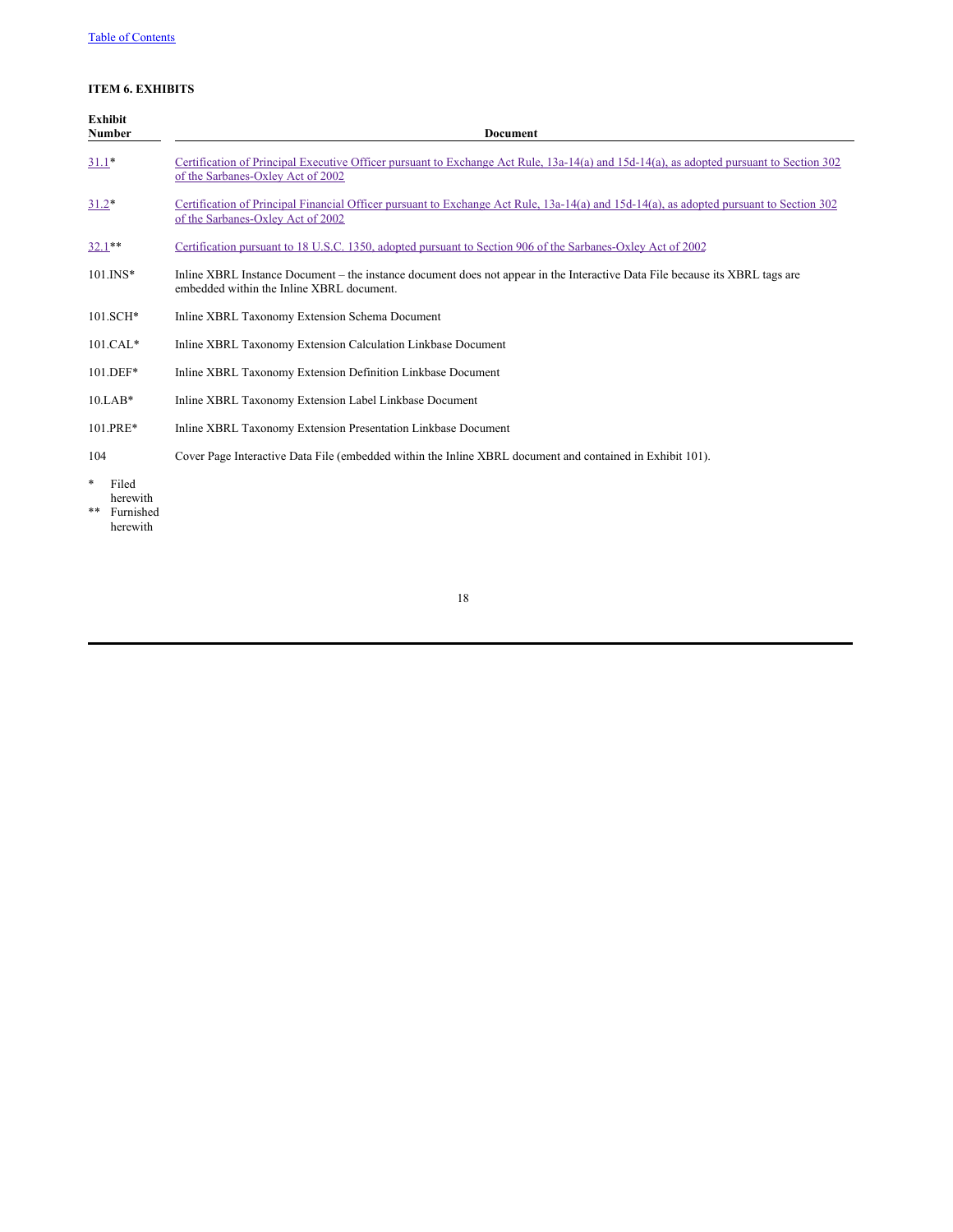## **SIGNATURES**

Pursuant to the requirements of the Securities Exchange Act of 1934, as amended, the registrant, has duly, caused this report to be signed on its behalf by the undersigned, thereunto duly authorized.

## Dated May 16, 2022 **IDEAL POWER INC.**

By: /s/ R. Daniel Brdar R. Daniel Brdar Chief Executive Officer

By: /s/ Timothy W. Burns Timothy W. Burns Chief Financial Officer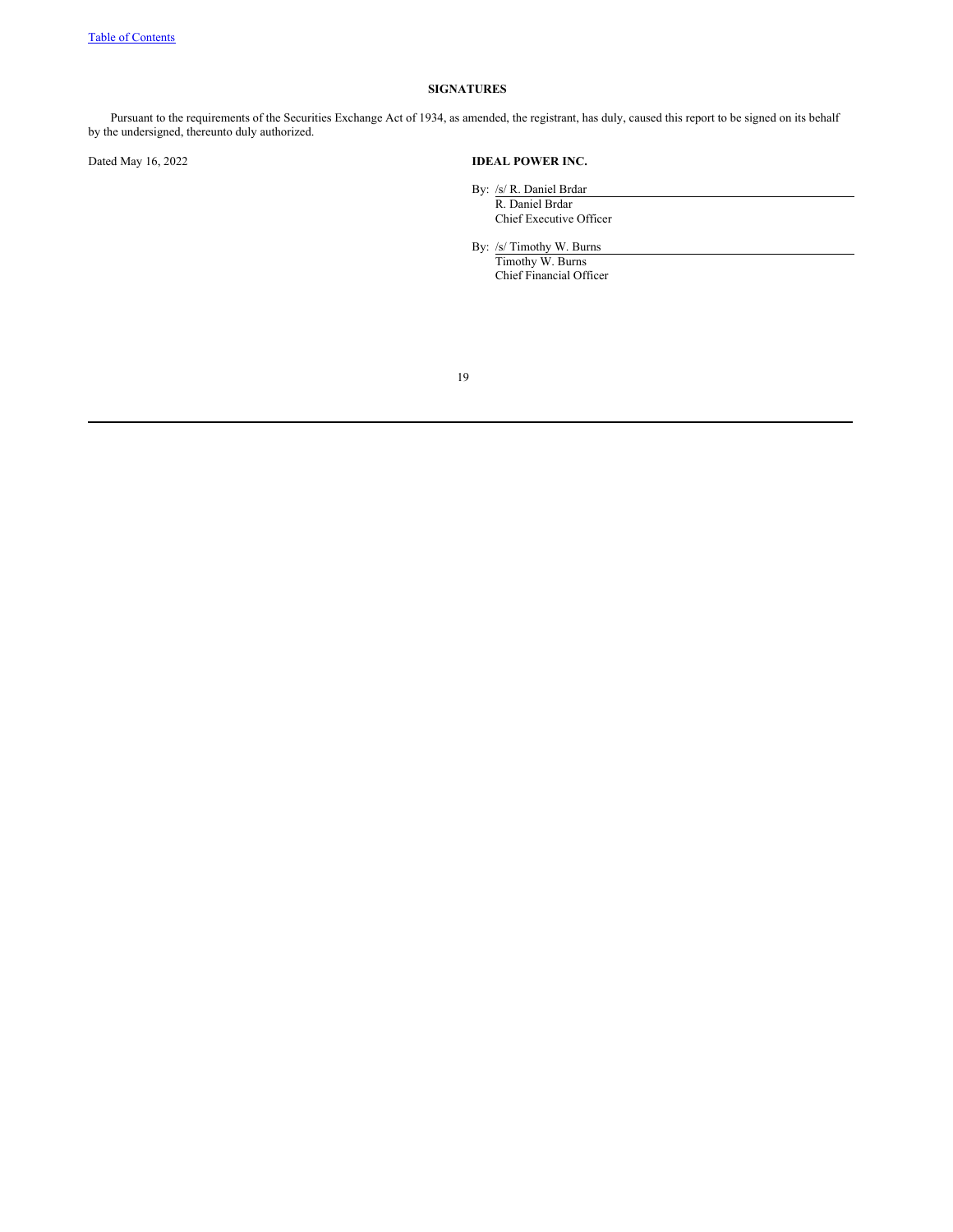## **CERTIFICATION OF PRINCIPAL EXECUTIVE OFFICER PURSUANT TO SECTION 302(a) OF THE SARBANES-OXLEY ACT OF 2002**

<span id="page-19-0"></span>I, R. Daniel Brdar, certify that:

- 1. I have reviewed this quarterly report on Form 10-Q of Ideal Power Inc.;
- 2. Based on my knowledge, this report does not contain any untrue statement of a material fact or omit to state a material fact necessary to make the statements made, in light of the circumstances under which such statements were made, not misleading with respect to the period covered by this report;
- 3. Based on my knowledge, the financial statements, and other financial information included in this report, fairly present in all material respects the financial condition, results of operations and cash flows of the registrant as of, and for, the periods presented in this report;
- 4. The registrant's other certifying officer(s) and I are responsible for establishing and maintaining disclosure controls and procedures (as defined in Exchange Act Rules 13a-15(e) and 15-d-15(e)) and internal control over financial reporting (as defined in Exchange Act Rules 13a-15(f) and 15d-15(f)) for the registrant and have:
	- a) Designed such disclosure controls and procedures, or caused such disclosure controls and procedures to be designed under our supervision, to ensure that material information relating to the registrant, including its consolidated subsidiaries, is made known to us by others within those entities, particularly during the period in which this report is being prepared;
	- b) Designed such internal control over financial reporting, or caused such internal control over financial reporting to be designed under our supervision, to provide reasonable assurance regarding the reliability of financial reporting and the preparation of financial statements for external purposes in accordance with generally accepted accounting principles;
	- c) Evaluated the effectiveness of the registrant's disclosure controls and procedures and presented in this report our conclusions about the effectiveness of the disclosure controls and procedures, as of the end of the period covered by this report based on such evaluation; and
	- d) Disclosed in this report any change in the registrant's internal control over financial reporting that occurred during the registrant's most recent fiscal quarter (the registrant's fourth fiscal quarter in the case of an annual report) that has materially affected, or is reasonably likely to materially affect, the registrant's internal control over financial reporting; and
- 5. The registrant's other certifying officer(s) and I have disclosed, based on our most recent evaluation of internal control over financial reporting, to the registrant's auditors and the audit committee of the registrant's board of directors (or persons performing the equivalent functions):
	- a) All significant deficiencies and material weaknesses in the design or operation of internal control over financial reporting which are reasonably likely to adversely affect the registrant's ability to record, process, summarize and report financial information; and
	- b) Any fraud, whether or not material, that involves management or other employees who have a significant role in the registrant's internal control over financial reporting.

Date: May 16, 2022

/s/ R. Daniel Brdar R. Daniel Brdar Chief Executive Officer (Principal Executive Officer)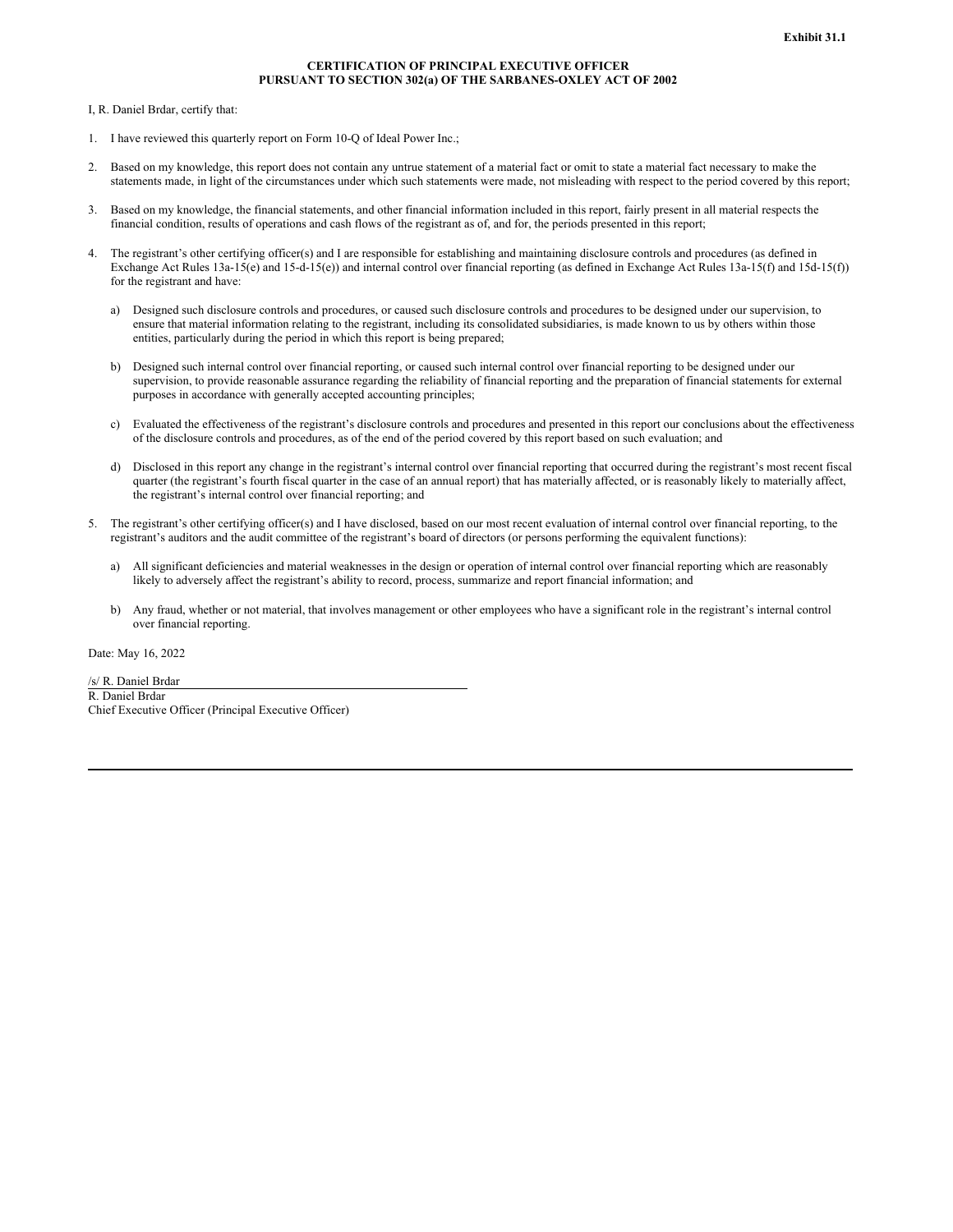## **CERTIFICATION OF PRINCIPAL FINANCIAL OFFICER PURSUANT TO SECTION 302(a) OF THE SARBANES-OXLEY ACT OF 2002**

<span id="page-20-0"></span>I, Timothy W. Burns, certify that:

- 1. I have reviewed this quarterly report on Form 10-Q of Ideal Power Inc.;
- 2. Based on my knowledge, this report does not contain any untrue statement of a material fact or omit to state a material fact necessary to make the statements made, in light of the circumstances under which such statements were made, not misleading with respect to the period covered by this report;
- 3. Based on my knowledge, the financial statements, and other financial information included in this report, fairly present in all material respects the financial condition, results of operations and cash flows of the registrant as of, and for, the periods presented in this report;
- 4. The registrant's other certifying officer(s) and I are responsible for establishing and maintaining disclosure controls and procedures (as defined in Exchange Act Rules 13a-15(e) and 15-d-15(e)) and internal control over financial reporting (as defined in Exchange Act Rules 13a-15(f) and 15d-15(f)) for the registrant and have:
	- a) Designed such disclosure controls and procedures, or caused such disclosure controls and procedures to be designed under our supervision, to ensure that material information relating to the registrant, including its consolidated subsidiaries, is made known to us by others within those entities, particularly during the period in which this report is being prepared;
	- b) Designed such internal control over financial reporting, or caused such internal control over financial reporting to be designed under our supervision, to provide reasonable assurance regarding the reliability of financial reporting and the preparation of financial statements for external purposes in accordance with generally accepted accounting principles;
	- c) Evaluated the effectiveness of the registrant's disclosure controls and procedures and presented in this report our conclusions about the effectiveness of the disclosure controls and procedures, as of the end of the period covered by this report based on such evaluation; and
	- d) Disclosed in this report any change in the registrant's internal control over financial reporting that occurred during the registrant's most recent fiscal quarter (the registrant's fourth fiscal quarter in the case of an annual report) that has materially affected, or is reasonably likely to materially affect, the registrant's internal control over financial reporting; and
- 5. The registrant's other certifying officer(s) and I have disclosed, based on our most recent evaluation of internal control over financial reporting, to the registrant's auditors and the audit committee of the registrant's board of directors (or persons performing the equivalent functions):
	- a) All significant deficiencies and material weaknesses in the design or operation of internal control over financial reporting which are reasonably likely to adversely affect the registrant's ability to record, process, summarize and report financial information; and
	- b) Any fraud, whether or not material, that involves management or other employees who have a significant role in the registrant's internal control over financial reporting.

Date: May 16, 2022

/s/ Timothy W. Burns Timothy W. Burns Chief Financial Officer (Principal Financial and Accounting Officer)